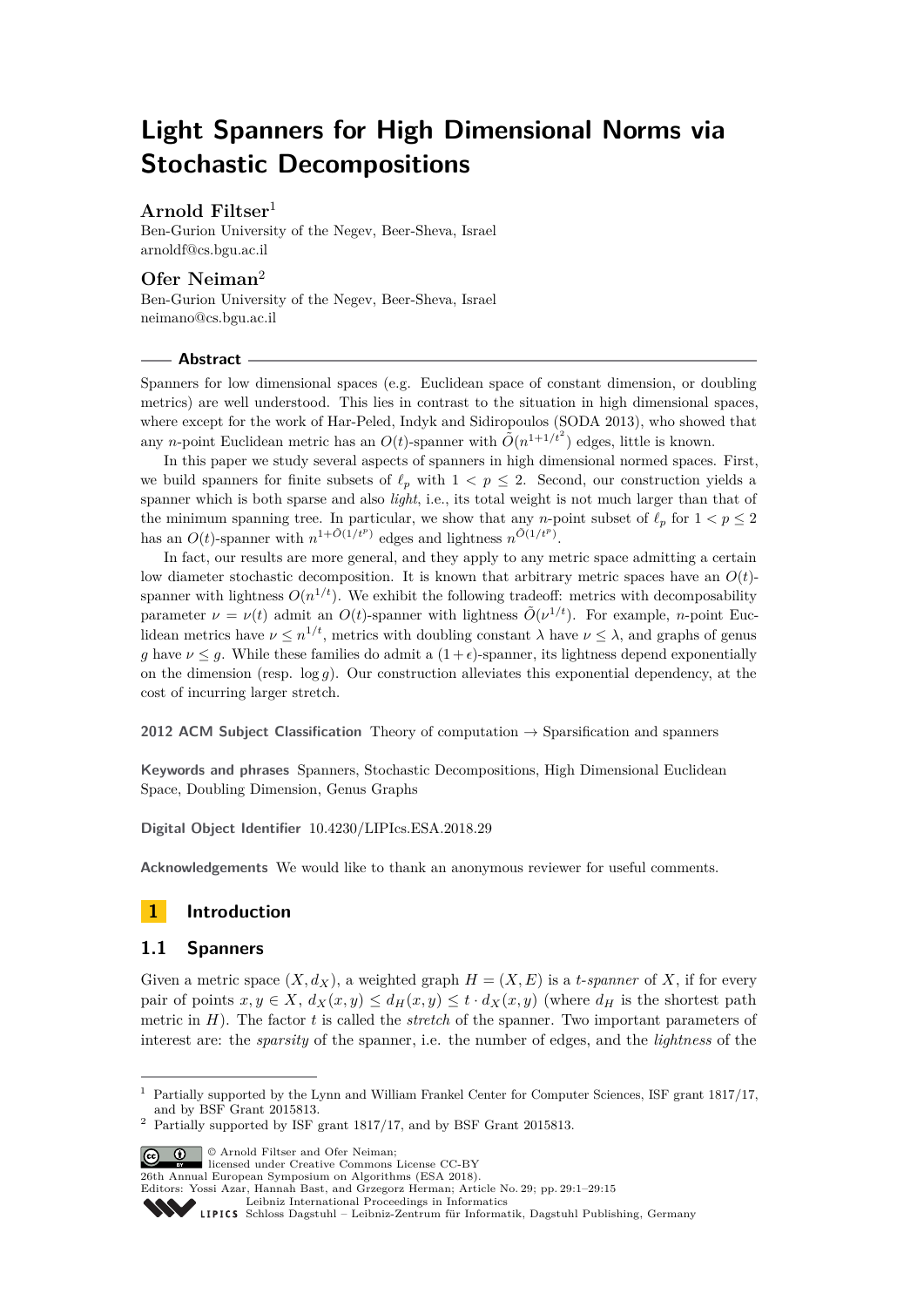#### **29:2 Light Spanners for High Dimensional Norms via Stochastic Decompositions**

spanner, which is the ratio between the total weight of the spanner and the weight of the minimum spanning tree (MST).

The tradeoff between stretch and sparsity/lightness of spanners is the focus of an intensive research effort, and low stretch spanners were used in a plethora of applications, to name a few: Efficient broadcast protocols [\[8,](#page-11-0) [9\]](#page-12-0), network synchronization [\[6,](#page-11-1) [49,](#page-14-1) [8,](#page-11-0) [9,](#page-12-0) [48\]](#page-14-2), data gathering and dissemination tasks [\[14,](#page-12-1) [60,](#page-14-3) [22\]](#page-12-2), routing [\[61,](#page-14-4) [49,](#page-14-1) [50,](#page-14-5) [57\]](#page-14-6), distance oracles and labeling schemes [\[47,](#page-13-0) [58,](#page-14-7) [53\]](#page-14-8), and almost shortest paths [\[19,](#page-12-3) [52,](#page-14-9) [23,](#page-12-4) [25,](#page-12-5) [28\]](#page-13-1).

Spanners for general metric spaces are well understood. The seminal paper of [\[4\]](#page-11-2) showed that for any parameter  $k \geq 1$ , any metric admits a  $(2k-1)$ -spanner with  $O(n^{1+1/k})$  edges, which is conjectured to be best possible. For light spanners, improving [\[17,](#page-12-6) [24\]](#page-12-7), it was shown in [\[18\]](#page-12-8) that for every constant  $\epsilon > 0$  there is a  $(2k-1)(1+\epsilon)$ -spanner with lightness  $O(n^{1/k})$ and at most  $O(n^{1+1/k})$  edges.

There is an extensive study of spanners for restricted classes of metric spaces, most notably subsets of low dimensional Euclidean space, and more generally doubling metrics.<sup>[3](#page-1-0)</sup> For such low dimensional metrics, much better spanners can be obtained. Specifically, for *n* points in *d*-dimensional Euclidean space, [\[54,](#page-14-10) [59,](#page-14-11) [21\]](#page-12-9) showed that for any  $\epsilon \in (0, \frac{1}{2})$  there is a  $(1 + \epsilon)$ -spanner with  $n \cdot \epsilon^{-O(d)}$  edges and lightness  $\epsilon^{-O(d)}$  (further details on Euclidean spanners could be found in [\[45\]](#page-13-2)). This result was recently generalized to doubling metrics by [\[12\]](#page-12-10), with  $\epsilon^{-O(\text{ddim})}$  lightness and  $n \cdot \epsilon^{-O(\text{ddim})}$  edges (improving [\[55,](#page-14-12) [30,](#page-13-3) [29\]](#page-13-4)). Such low stretch spanners were also devised for metrics arising from certain graph families. For instance, [\[4\]](#page-11-2) showed that any planar graph admits a  $(1 + \epsilon)$ -spanner with lightness  $O(1/\epsilon)$ . This was extended to graphs with small genus<sup>[4](#page-1-1)</sup> by [\[31\]](#page-13-5), who showed that every graph with genus  $g > 0$  admits a spanner with stretch  $(1 + \epsilon)$  and lightness  $O(g/\epsilon)$ . A long sequence of works for other graph families, concluded recently with a result of [\[13\]](#page-12-11), who showed  $(1 + \epsilon)$ -spanners for graphs excluding  $K_r$  as a minor, with lightness  $\approx O(r/\epsilon^3)$ .

In all these results there is an exponential dependence on a certain parameter of the input metric space (the dimension, the logarithm of the genus/minor-size), which is unfortunately unavoidable for small stretch (for all *n*-point metric spaces the dimension/parameter is at most  $O(\log n)$ , while spanner with stretch better than 3 requires in general  $\Omega(n^2)$  edges [\[58\]](#page-14-7)). So when the relevant parameter is small, light spanners could be constructed with stretch arbitrarily close to 1. However, in metrics arising from actual data, the parameter of interest may be moderately large, and it is not known how to construct light spanners avoiding the exponential dependence on it. In this paper, we devise a tradeoff between stretch and sparsity/lightness that can diminish this exponential dependence. To the best of our knowledge, the only such tradeoff is the recent work of [\[34\]](#page-13-6), who showed that *n*-point subsets of Euclidean space (in any dimension) admit a  $O(t)$ -spanner with  $\tilde{O}(n^{1+1/t^2})$  edges (without any bound on the lightness).

#### **1.2 Stochastic Decompositions**

In a (stochastic) decomposition of a metric space, the goal is to find a partition of the points into clusters of low diameter, such that the probability of nearby points to fall into different clusters is small. More formally, for a metric space  $(X, d_X)$  and parameters  $t \geq 1$ 

<span id="page-1-0"></span>A metric space  $(X, d)$  has doubling constant  $\lambda$  if for every  $x \in X$  and radius  $r > 0$ , the ball  $B(x, 2r)$  can be covered by  $\lambda$  balls of radius *r*. The doubling dimension is defined as ddim = log<sub>2</sub>  $\lambda$ . A *d*-dimensional  $\ell_p$  space has ddim =  $\Theta(d)$ , and every *n* point metric has ddim =  $O(\log n)$ .

<span id="page-1-1"></span><sup>4</sup> The *genus* of a graph is minimal integer *g*, such that the graph could be drawn on a surface with *g* "handles".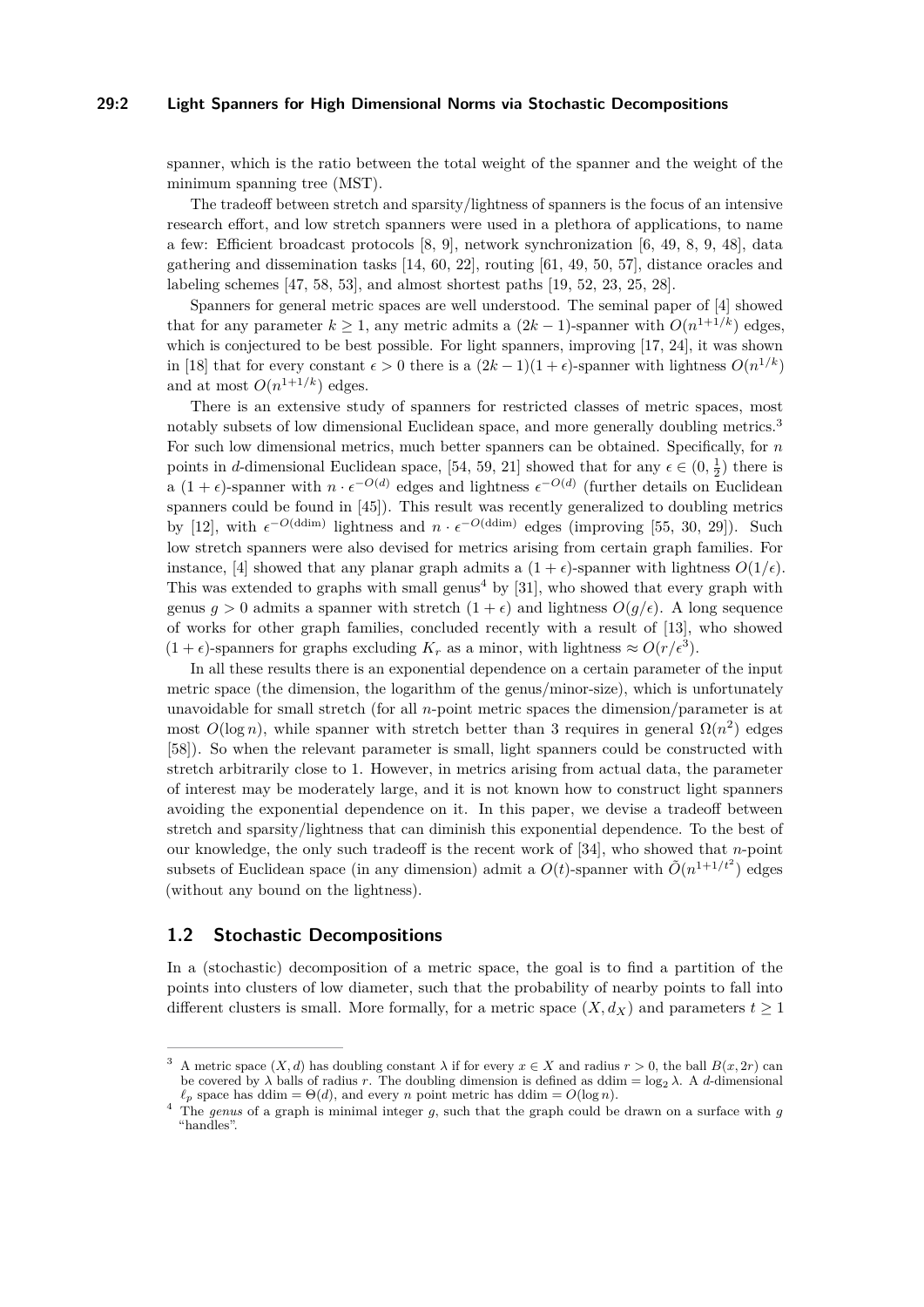and  $\delta = \delta(|X|, t) \in [0, 1]$ , we say that the metric is  $(t, \delta)$ -decomposable, if for every  $\Delta > 0$ there is a probability distribution over partitions of *X* into clusters of diameter at most  $t \cdot \Delta$ . such that every two points of distance at most  $\Delta$  have probability at least  $\delta$  to be in the same cluster.

Such decompositions were introduced in the setting of distributed computing [\[7,](#page-11-3) [43\]](#page-13-7), and have played a major role in the theory of metric embedding [\[10,](#page-12-12) [51,](#page-14-13) [26,](#page-12-13) [38,](#page-13-8) [39,](#page-13-9) [1\]](#page-11-4), distance oracles and routing [\[44,](#page-13-10) [2\]](#page-11-5), multi-commodity flow/sparsest cut gaps [\[41,](#page-13-11) [37\]](#page-13-12) and also were used in approximation algorithms and spectral methods [\[15,](#page-12-14) [36,](#page-13-13) [11\]](#page-12-15). We are not aware of any direct connection of these decompositions to spanners (except spanners for general metrics implicit in  $[44, 2]$  $[44, 2]$ .

Note that our definition is slightly different than the standard one. The probability *δ* that a pair  $x, y \in X$  is in the same cluster may depend on |X| and t, but unlike previous definitions, it does not depend on the precise value of  $d_X(x, y)$  (rather, only on the fact that it is bounded by  $\Delta$ ). This simplification suits our needs, and it enables us to capture more succinctly the situation for high dimensional normed spaces, where the dependence of  $\delta$  on  $d_X(x, y)$  is non-linear. These stochastic decompositions are somewhat similar to Locality Sensitive Hashing (LSH), that were used by [\[34\]](#page-13-6) to construct spanners. The main difference is that in LSH, far away points may be mapped to the same cluster with some small probability, and more focus was given to efficient computation of the hash function. It is implicit in [\[34\]](#page-13-6) that existence of good LSH imply sparse spanners.

A classic tool for constructing spanners in normed and doubling spaces is WSPD (Well Separated Pair Decomposition, see [\[16,](#page-12-16) [56,](#page-14-14) [35\]](#page-13-14)). Given a set of points *P*, a WSPD is a set of pairs  $\{(A_i, B_i)\}_i$  of subsets of *P*, where the diameters of  $A_i$  and  $B_i$  are at most an  $\epsilon$ -fraction of  $d(A_i, B_i)$ , and such that for every pair  $x, y \in P$  there is some *i* with  $(x, y) \in A_i \times B_i$ . WSPD is designed to create a  $(1 + O(\epsilon))$ -spanner, by adding an arbitrary edge between a point in  $A_i$  and a point in  $B_i$  for every *i* (as opposed to our construction, based on stochastic decompositions, in which we added only inner-cluster edges). An exponential dependence on the dimension is unavoidable with such a low stretch, thus it is not clear whether one can use a WSPD to obtain very sparse or light spanners in high dimensions.

# **1.3 Our Results**

Our main result is exhibiting a connection between stochastic decompositions of metric spaces, and light spanners. Specifically, we show that if an *n*-point metric is  $(t, \delta)$ -decomposable. then for any constant  $\epsilon > 0$ , it admits a  $(2 + \epsilon) \cdot t$ -spanner with  $\tilde{O}(n/\delta)$  edges and lightness  $\tilde{O}(1/\delta)$ . (Abusing notation,  $\tilde{O}$  hides polylog(*n*) factors.)

It can be shown that Euclidean metrics are  $(t, n^{-O(1/t^2)})$ -decomposable, thus our results extends [\[34\]](#page-13-6) by providing a smaller stretch  $(2 + \epsilon) \cdot t$ -spanner, which is both sparse – with  $\tilde{O}(n^{1+O(1/t^2)})$  edges – and has lightness  $\tilde{O}(n^{O(1/t^2)})$ . For *d*-dimensional Euclidean space, where  $d = o(\log n)$  we can obtain lightness  $\tilde{O}(2^{O(d/t^2)})$  and  $\tilde{O}(n \cdot 2^{O(d/t^2)})$  edges. We also show that *n*-point subsets of  $\ell_p$  spaces for any fixed  $1 < p < 2$  are  $(t, n^{-O(\log^2 t / t^p)})$ -decomposable, which yields light spanners for such metrics as well.

In addition, metrics with doubling constant  $\lambda$  are  $(t, \lambda^{-O(1/t)})$ -decomposable [\[33,](#page-13-15) [1\]](#page-11-4), and graphs with genus *g* are  $(t, g^{-O(1/t)})$ -decomposable [\[40,](#page-13-16) [3\]](#page-11-6), which enables us to alleviate the exponential dependence on ddim and log *g* in the sparsity/lightness by increasing the stretch. See [Table 1](#page-3-0) for more details. (We remark that for graphs excluding  $K_r$  as a minor, the current best decomposition achieves probability only  $2^{-O(r/t)}$  [\[3\]](#page-11-6); if this will be improved to the conjectured  $r^{-O(1/t)}$ , then our results would provide interesting spanners for this family as well.)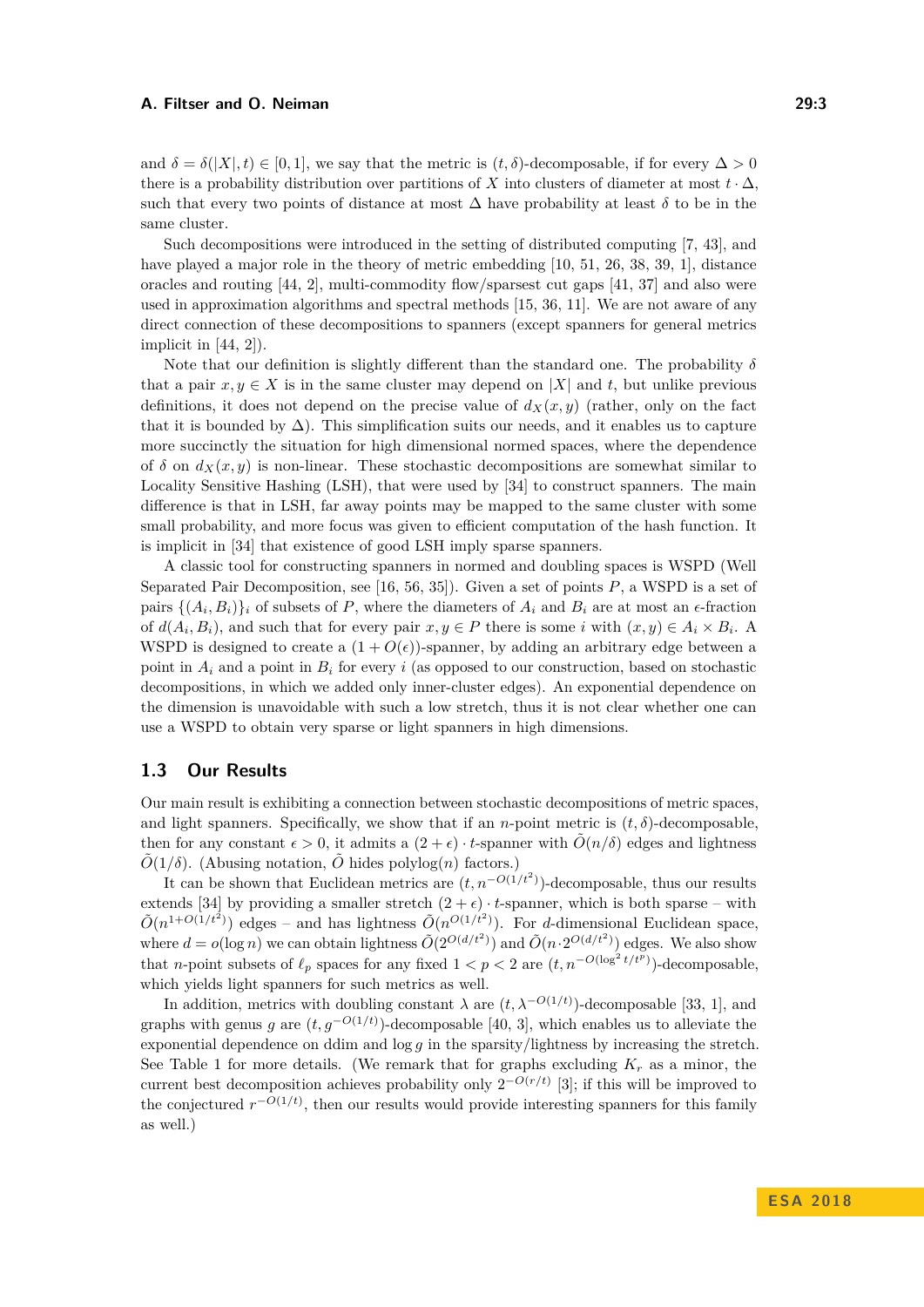#### **29:4 Light Spanners for High Dimensional Norms via Stochastic Decompositions**

<span id="page-3-0"></span>**Table 1** In this table we summarize some corollaries of our main result. The metric spaces have cardinality *n*, and  $\tilde{O}$  hides (mild) polylog(*n*) factors. The stretch *t* is a parameter ranging between 1 and log *n*.

|                             | Stretch                               | Lightness                             | Sparsity                                |             |
|-----------------------------|---------------------------------------|---------------------------------------|-----------------------------------------|-------------|
| Euclidean space             | O(t)                                  | $\tilde{O}(n^{1/t^2})$                | $\tilde{O}(n^{1+1/t^2})$                | Corollary 6 |
|                             | $O(\sqrt{\log n})$                    | O(1)                                  | O(n)                                    |             |
| $\ell_p$ space, $1 < p < 2$ | O(t)                                  | $\tilde{O}(n^{\frac{\log^2 t}{t^p}})$ | $\tilde{O}(n^{1+\frac{\log^2 t}{t^p}})$ | Corollary 7 |
|                             | $O((\log n \cdot \log \log n)^{1/p})$ | $\tilde{O}(1)$                        | O(n)                                    |             |
| Doubling constant $\lambda$ | O(t)                                  | $\tilde{O}(\lambda^{1/\overline{t}})$ | $\tilde{O}(n \cdot \lambda^{1/t})$      | Corollary 8 |
|                             | $O(\log \lambda)$                     | O(1)                                  | O(n)                                    |             |
| Graph with genus $q$        | O(t)                                  | $\tilde{O}(q^{1/t})$                  | $O(n+q)$                                | Corollary 9 |
|                             | $O(\log g)$                           | O(1)                                  | $O(n+q)$                                |             |

Note that up to  $\text{polylog}(n)$  factors, our stretch-lightness tradeoff generalizes the [\[18\]](#page-12-8) spanner for general metrics, which has stretch  $(2t-1)(1+\epsilon)$  and lightness  $O(n^{1/t})$ . Define for a  $(t, \delta)$ -decomposable metric the parameter  $\nu = 1/\delta^t$ . Then we devise for such a metric a  $(2t-1)(1+\epsilon)$ -spanner with lightness  $O(\nu^{1/t})$ .

For example, consider an *n*-point metric with doubling constant  $\lambda = 2$ √ log *n* . No spanner with stretch  $o(\log n/\log \log n)$  and lightness  $\tilde{O}(1)$  for such a metric was known. Our result implies such a spanner, with stretch  $O(\sqrt{\log n})$ .

We also remark that the existence of light spanners does not imply decomposability. For example, consider the shortest path metrics induced by bounded-degree expander graphs. Even though these metrics have the (asymptotically) worst possible decomposability parameters (they are only  $(t, n^{-\Omega(1/t)})$ -decomposable [\[42\]](#page-13-17)), they nevertheless admit 1-spanners with constant lightness (the spanner being the expander graph itself).

## **2 Preliminaries**

Given a metric space  $(X, d_X)$ , let *T* denote its minimum spanning tree (MST) of weight *L*. For a set  $A \subseteq X$ , the diameter of *A* is diam( $A$ ) = max<sub>*x*,y∈*A*</sub>  $d_X(x, y)$ . Assume, as we may, that the minimal distance in *X* is 1.

By  $O_{\epsilon}$  we denote asymptotic notation which hides polynomial factors of  $\frac{1}{\epsilon}$ , that is  $O_{\epsilon}(f) = O(f) \cdot \text{poly}(\frac{1}{\epsilon})$ . Unless explicitly specified otherwise, all logarithms are in base 2.

**Nets.** For  $r > 0$ , a set  $N \subseteq X$  is an *r*-*net*, if (1) for every  $x \in X$  there is a point  $y \in N$  with  $d_X(x, y) \leq r$ , and (2) every pair of net points  $y, z \in N$  satisfy  $d_X(y, z) > r$ . It is well known that nets can be constructed in a greedy manner. For  $0 < r_1 \le r_2 \le \cdots \le r_s$ , a *hierarchical net* is a collection of nested sets  $X \supseteq N_1 \supseteq N_2 \supseteq \cdots \supseteq N_s$ , where each  $N_i$  is an  $r_i$ -net. Since  $N_{i+1}$  satisfies the second condition of a net with respect to radius  $r_i$ , one can obtain  $N_i$  from  $N_{i+1}$  by greedily adding points until the first condition is satisfied as well. In the following claim we argue that nets are sparse sets with respect to the MST weight.

<span id="page-3-1"></span> $\triangleright$  **Claim 1.** *Consider a metric space*  $(X, d_X)$  *with MST of weight L, let N be an r-net, then*  $|N| \leq \frac{2L}{r}$ .

**Proof.** Let *T* be the MST of *X*, note that for every  $x, y \in N$ ,  $d_T(x, y) > d_X(x, y) > r$ . For a point  $x \in N$ ,  $B_T(x, b) = \{y \in X \mid d_T(x, y) \leq b\}$  is the ball of radius *b* around *x* in the MST metric. We say that an edge  $\{y, z\}$  of *T* is *cut* by the ball  $B_T(x, b)$  if  $d_T(x, y) < b < d_T(x, z)$ .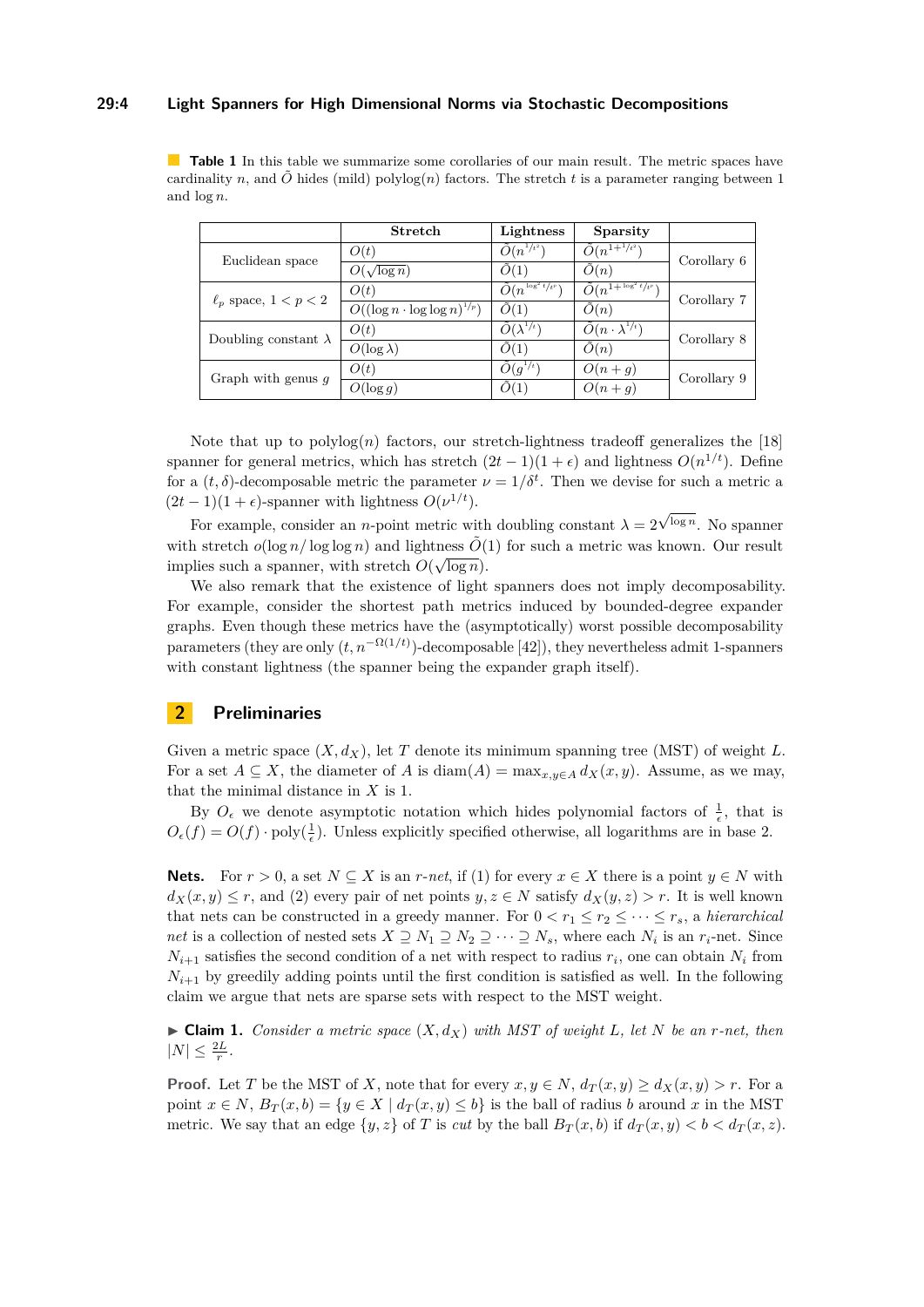Consider the set  $\beta$  of balls of radius  $r/2$  around the points of *N*. We can subdivide<sup>[5](#page-4-0)</sup> the edges of *T* until no edge is cut by any of the balls of  $\beta$ . Note that the subdivisions do not change the total weight of *T* nor the distances between the original points of *X*.

If both the endpoints of an edge *e* belong to the ball *B*, we say that the edge *e* is internal to *B*. By the second property of nets, and since  $B_T(x, b) \subseteq B_X(x, b)$ , the set of internal edges corresponding to the balls  $\beta$  are disjoint. On the other hand, as the tree is connected, the weight of the internal edges in each ball must be at least *r/*2. As the total weight is bounded by *L*, the claim follows.

**Stochastic Decompositions.** Consider a *partition*  $\mathcal{P}$  of  $X$  into disjoint clusters. For  $x \in X$ , we denote by  $\mathcal{P}(x)$  the cluster  $P \in \mathcal{P}$  that contains x. A partition  $\mathcal{P}$  is  $\Delta$ -*bounded* if for every  $P \in \mathcal{P}$ , diam(*P*)  $\leq \Delta$ . If a pair of points *x*, *y* belong to the same cluster, i.e.  $\mathcal{P}(x) = \mathcal{P}(y)$ . we say that they are *clustered* together by P.

**► Definition 2.** For metric space  $(X, d_X)$  and parameters  $t \geq 1$ ,  $\Delta > 0$  and  $\delta \in [0, 1]$ , a distribution D over partitions of X is called a  $(t, \Delta, \delta)$ -decomposition, if it fulfills the following properties.

Every P ∈ supp(D) is *t* · ∆-bounded.

For every  $x, y \in X$  such that  $d_X(x, y) \leq \Delta$ ,  $\Pr_{\mathcal{D}}[\mathcal{P}(x) = \mathcal{P}(y)] \geq \delta$ .

A metric is  $(t, \delta)$ -decomposable, where  $\delta = \delta(|X|, t)$ , if it admits a  $(t, \Delta, \delta)$ -decomposition for any  $\Delta > 0$ . A family of metrics is  $(t, \delta)$ -decomposable if each member  $(X, d_X)$  in the family is  $(t, \delta)$ -decomposable.

We observe that if a metric  $(X, d_X)$  is  $(t, \delta(|X|, t))$ -decomposable, then also every sub-metric  $Y \subseteq X$  is  $(t, \delta(|X|, t))$ -decomposable. In some cases *Y* is also  $(t, \delta(|Y|, t))$ decomposable (we will exploit these improved decompositions for subsets of  $\ell_p$ ). The following claim argues that sampling  $O(\frac{\log n}{\delta})$  partitions suffices to guarantee that every pair is clustered at least once.

<span id="page-4-1"></span> $\triangleright$  **Claim 3.** *Let* (*X, d<sub>X</sub>*) *be a metric space which admits a (t,*  $\Delta$ *,*  $\delta$ *)-decomposition, and let*  $N \subseteq X$  *be of size*  $|N| = n$ *. Then there is a set*  $\{P_1, \ldots, P_\varphi\}$  *of*  $t \cdot \Delta$ *-bounded partitions of*  $N$ *, where*  $\varphi = \frac{2 \ln n}{\delta}$ , such that every pair  $x, y \in N$  at distance at most  $\Delta$  *is clustered together by* at least one of the  $P_i$ .

**Proof.** Let  $\{\mathcal{P}_1, \ldots, \mathcal{P}_{\varphi}\}\$  be i.i.d partitions drawn from the  $(t, \Delta, \delta)$ -decomposition of *X*. Consider a pair  $x, y \in N$  at distance at most  $\Delta$ . The probability that  $x, y$  are not clustered in any of the partitions is bounded by

$$
\Pr\left[\forall i,\ \mathcal{P}_i(x) \neq \mathcal{P}_i(y)\right] \leq (1-\delta)^{(2\ln n)/\delta} \leq \frac{1}{n^2}.
$$

The claim now follows by the union bound.

# **3 Light Spanner Construction**

In this section we present a generalized version of the algorithm of [\[34\]](#page-13-6), depicted in [Algorithm 1.](#page-5-0) The differences in execution and analysis are: (1) Our construction applies to general decomposable metric spaces – we use decompositions rather than LSH schemes. (2) We

<span id="page-4-0"></span><sup>&</sup>lt;sup>5</sup> To subdivide an edge  $e = \{x, y\}$  of weight *w* the following steps are taken: (1) Delete the edge *e*. (2) Add a new vertex  $v_e$ . (3) Add two new edges  $\{x, v_e\}, \{v_e, y\}$  with weights  $\alpha \cdot w$  and  $(1 - \alpha) \cdot w$  for some  $\alpha \in (0,1)$ .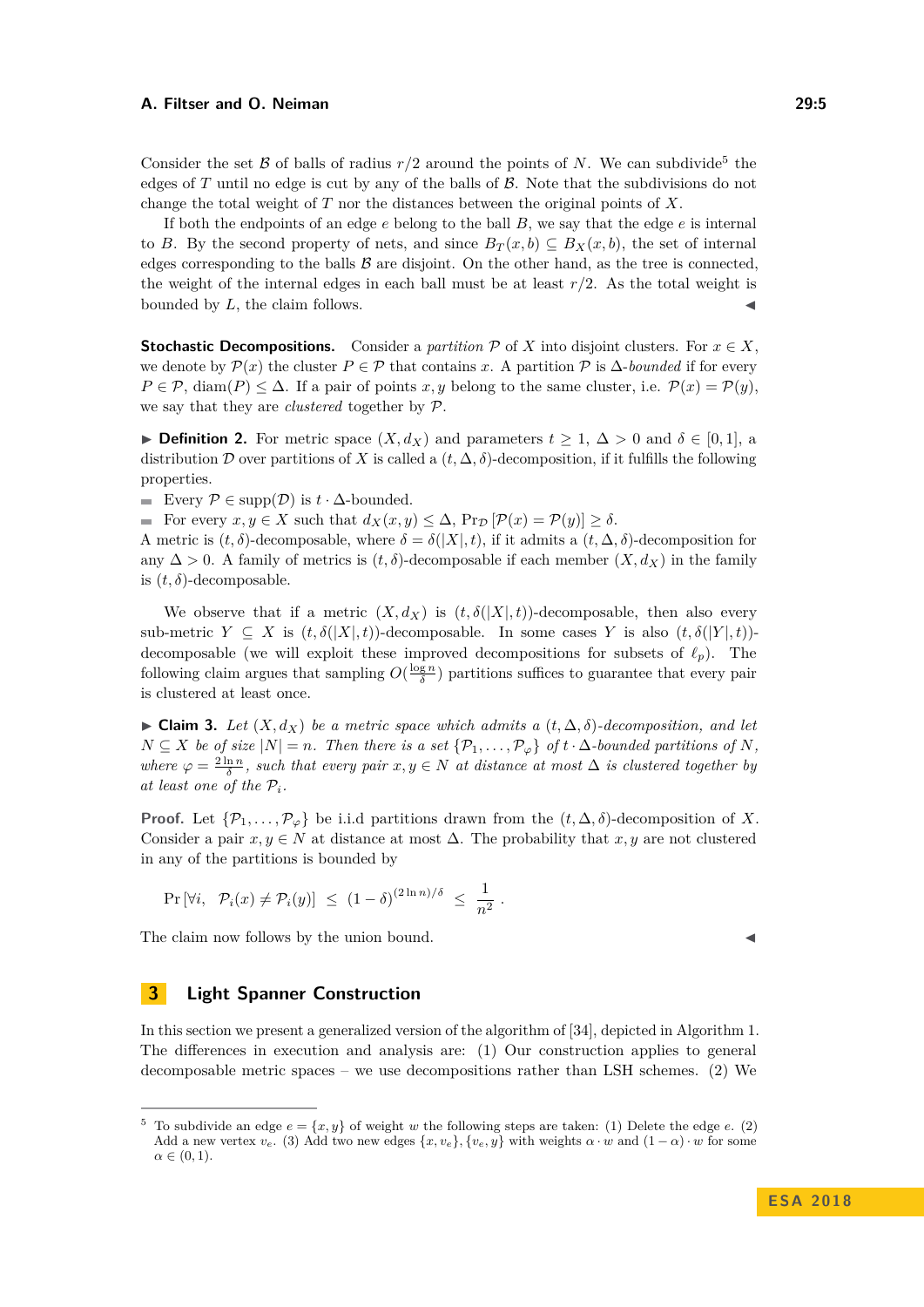<span id="page-5-0"></span>Algorithm 1  $H =$  Spanner-From-Decompositions  $((X, d_X), t, \epsilon)$ .

<span id="page-5-3"></span>1: Let  $N_0 \supseteq N_1 \supseteq \cdots \supseteq N_{\log_{1+\epsilon} L}$  be a hierarchical net, where  $N_i$  is  $\epsilon \cdot \Delta_i = \epsilon \cdot (1+\epsilon)^i$ -net of  $(X, d_X)$ .

2: for  $i \in \{0, 1, \ldots, \log_{1+\epsilon} L\}$  do

<span id="page-5-4"></span>3: For parameters  $\Delta = (1 + 2\epsilon)\Delta_i$  and *t*, let  $\mathcal{P}_1, \ldots, \mathcal{P}_{\varphi_i}$  be the set of  $t \cdot \Delta$ -bounded partitions guaranteed by [Claim 3](#page-4-1) on the set *N<sup>i</sup>* .

<span id="page-5-5"></span>4: **for**  $j \in \{1, \ldots, \varphi_i\}$  and  $P \in \mathcal{P}_i$  **do** 

<span id="page-5-1"></span>5: Let  $v_P \in P$  be an arbitrarily point.

6: Add to *H* an edge from every point  $x \in P \setminus \{v_P\}$  to  $v_P$ .

7: **end for**

8: **end for**

9: **return** *H*.

analyze the lightness of the resulting spanners. (3) We achieve stretch  $t \cdot (2 + \epsilon)$  rather than *O*(*t*).

The basic idea is as follows. For every weight scale  $\Delta_i = (1 + \epsilon)^i$ , construct a sequence of  $t \cdot \Delta_i$ -bounded partitions  $\mathcal{P}_1, \ldots, \mathcal{P}_\varphi$  such that every pair  $x, y$  at distance  $\leq \Delta_i$  will be clustered together at least once. Then, for each  $j \in [\varphi]$  and every cluster  $P \in \mathcal{P}_i$ , we pick an arbitrary root vertex  $v_P \in P$ , and add to our spanner edges from  $v_P$  to all the points in  $P$ . This ensures stretch  $2t \cdot (1 + \epsilon)$  for all pairs with  $d_X(x, y) \in [(1 - \epsilon)\Delta_i, \Delta_i]$ . Thus, repeating this procedure on all scales  $i = 1, 2, \ldots$  provides a spanner with stretch  $2t \cdot (1 + \epsilon)$ .

However, the weight of the spanner described above is unbounded. In order to address this problem at scale  $\Delta_i$ , instead of taking the partitions over all points, we partition only the points of an  $\epsilon \Delta_i$ -net. The stretch is still small: *x*, *y* at distance  $\Delta_i$  will have nearby net points  $\tilde{x}, \tilde{y}$ . Then, a combination of newly added edges with older ones will produce a short path between *x* to *y*. The bound on the lightness will follow from the observation that the number of net points is bounded with respect to the MST weight.

<span id="page-5-2"></span>**► Theorem 4.** Let  $(X, d_X)$  be a  $(t, \delta)$ -decomposable *n*-point metric space. Then for every  $\epsilon \in$  $(0,1/8)$ , there is a  $t \cdot (2+\epsilon)$ -spanner for X with lightness  $O_{\epsilon}$   $(\frac{t}{\delta} \cdot \log^2 n)$  and  $O_{\epsilon}$   $(\frac{n}{\delta} \cdot \log n \cdot \log t)$ *edges.*

**Proof.** We will prove stretch  $t \cdot (2 + O(\epsilon))$  instead of  $t \cdot (2 + \epsilon)$ . This is good enough, as post factum we can scale  $\epsilon$  accordingly.

**Stretch Bound.** Let  $c > 1$  be a constant (to be determined later). Consider a pair  $x, y \in X$ such that  $(1+\epsilon)^{i-1} < d_X(x,y) \le (1+\epsilon)^i$ . We will assume by induction that every pair  $x', y'$ at distance at most  $(1+\epsilon)^{i-1}$  already enjoys stretch at most  $\alpha = t \cdot (2+c \cdot \epsilon)$  in *H*. Set  $\Delta_i = (1 + \epsilon)^i$ , and let  $\tilde{x}, \tilde{y} \in N_i$  be net points such that  $d_X(x, \tilde{x}), d_X(y, \tilde{y}) \leq \epsilon \cdot \Delta_i$ . By the triangle inequality  $d_X(\tilde{x}, \tilde{y}) \leq (1 + 2\epsilon) \cdot \Delta_i = \Delta$ . Therefore there is a  $t \cdot \Delta$ -bounded partition P constructed at round *i* such that  $\mathcal{P}(\tilde{x}) = \mathcal{P}(\tilde{y})$ . In particular, there is a center vertex  $v = v_{\mathcal{P}(\tilde{x})}$  such that both  $\{\tilde{x}, v\}$ ,  $\{\tilde{y}, v\}$  were added to the spanner *H*. Using the induction hypothesis on the pairs  $\{x, \tilde{x}\}\$  and  $\{y, \tilde{y}\}\$ , we conclude

$$
d_H(x, y) \le d_H(x, \tilde{x}) + d_H(\tilde{x}, v) + d_H(v, \tilde{y}) + d_H(\tilde{y}, y)
$$
  
\n
$$
\le \alpha \cdot \epsilon \Delta_i + (1 + 2\epsilon)t\Delta_i + (1 + 2\epsilon)t\Delta_i + \alpha \cdot \epsilon \Delta_i
$$
  
\n
$$
\le \frac{\alpha}{1 + \epsilon} \cdot \Delta_i \le \alpha \cdot d_X(x, y) ,
$$

where the inequality (\*) follows as  $2(1+2\epsilon)t < \alpha(\frac{1}{1+\epsilon} - 2\epsilon)$  for large enough constant *c*, using that  $\epsilon < 1/8$ .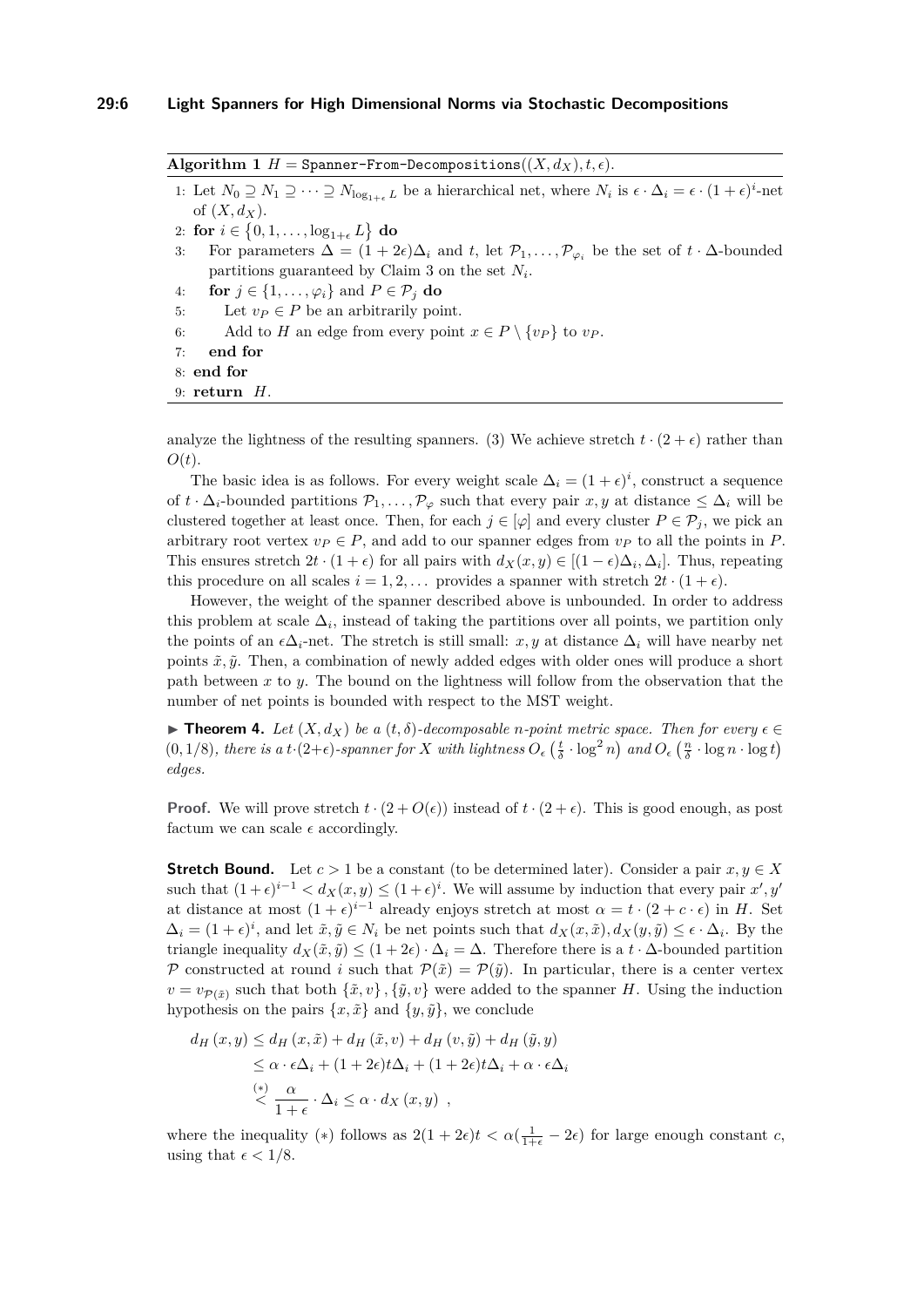**Sparsity bound.** For a point  $x \in X$ , let  $s_x$  be the maximal index such that  $x \in N_{s_x}$ . Note that the number of edges in our spanner is not affected by the choice of "cluster centers" in line [5](#page-5-1) in [Algorithm 1.](#page-5-0) Therefore, the edge count will be still valid if we assume that  $v_P \in P$ is the vertex *y* with maximal value *s<sup>y</sup>* among all vertices in *P*.

Consider an edge  $\{x, y\}$  added during the *i*'s phase of the algorithm. Necessarily  $x, y \in N_i$ , and x, y belong to the same cluster P of a partition  $P_j$ . W.l.o.g,  $y = v_P$ , in particular  $s_x \leq s_y$ . The edge  $\{x, y\}$  will be charged upon *x*. Since the partitions at level *i* are  $t \cdot \Delta$ bounded, we have that  $d_X(x, y) \leq t \cdot \Delta = t \cdot (1 + 2\epsilon) \cdot (1 + \epsilon)^i$ . Hence, for *i*' such that  $\epsilon \cdot (1+\epsilon)^{i'} > t \cdot (1+2\epsilon) \cdot (1+\epsilon)^i$ , i.e.  $i' > i + O_{\epsilon}(\log t)$ , the points *x*, *y* cannot both belong to *N*<sup>*i*</sup>. As  $s_x \leq s_y$ , it must be that  $x \notin N_i$ . We conclude that *x* can be charged in at most  $O_{\epsilon}(\log t)$  different levels. As in level *i* each vertex is charged for at most  $\varphi_i \leq O(\frac{\log n}{\delta})$  edges, the total charge for each vertex is bounded by  $O_{\epsilon}(\frac{\log n \cdot \log t}{\delta})$ .

**Lightness bound.** Consider the scale  $\Delta_i = (1 + \epsilon)^i$ . As  $N_i$  is an  $\epsilon \cdot \Delta_i$ -net, [Claim 1](#page-3-1) implies that  $N_i$  has size  $n_i \leq \frac{2L}{\epsilon \cdot \Delta_i}$ , and in any case at most *n*. In that scale, we constructed  $\varphi_i = \frac{2}{\delta} \log n_i \leq \frac{2}{\delta} \log n$  partitions, adding at most  $n_i$  edges per partition. The weight of each edge added in this scale is bounded by  $O(t \cdot \Delta_i)$ .

Let  $H_1$  consist of all the edges added in scales  $i \in \{\log_{1+\epsilon} \frac{L}{n}, \ldots, \log_{1+\epsilon} L\}$ , while  $H_2$ consist of edges added in the lower scales. Note that  $H = H_1 \cup H_2$ .

$$
w(H_1) \leq \sum_{i \in \left\{ \log_{1+\epsilon} \frac{L}{n}, \dots, \log_{1+\epsilon} L \right\}} O(t \cdot \Delta_i) \cdot n_i \cdot \varphi_i
$$
  
\n
$$
= O\left(\frac{t}{\delta} \cdot \log n \cdot \sum_{i \in \left\{ \log_{1+\epsilon} \frac{L}{n}, \dots, \log_{1+\epsilon} L \right\}} \Delta_i \cdot \frac{L}{\epsilon \cdot \Delta_i}\right) = O_{\epsilon}\left(\frac{t}{\delta} \cdot \log^2 n\right) \cdot L.
$$
  
\n
$$
w(H_2) \leq \sum_{\Delta_i \in \frac{L}{n} \cdot \{(1+\epsilon)^{-1}, (1+\epsilon)^{-2}, \dots, \}} O(t \cdot \Delta_i) \cdot n_i \cdot \varphi_i
$$
  
\n
$$
= O\left(\frac{t}{\delta} \cdot \log n \cdot \sum_{i \geq 1} \frac{1}{(1+\epsilon)^i}\right) \cdot L = O_{\epsilon}\left(\frac{t}{\delta} \cdot \log n\right) \cdot L.
$$

The bound on the lightness follows.

## **4 Corollaries and Extensions**

In this section we describe some corollaries of [Theorem 4](#page-5-2) for certain metric spaces, and show some extensions, such as improved lightness bound for normed spaces, and discuss graph spanners.

### **4.1 High Dimensional Normed Spaces**

Here we consider the case that the given metric space  $(X, d)$  satisfies that every sub-metric *Y*  $\subseteq$  *X* of size  $|Y| = n$  is  $(t, \delta)$ -decomposable for  $\delta = n^{-\beta}$ , where  $\beta = \beta(t) \in (0, 1)$  is a function of *t*. In such a case we are able to shave a log *n* factor in the lightness.

<span id="page-6-0"></span>▶ **Theorem 5.** Let  $(X, d_X)$  be an *n-point metric space such that every*  $Y \subseteq X$  *is*  $(t, |Y|^{-\beta})$ *decomposable. Then for every*  $\epsilon \in (0, 1/8)$ *, there is a t* ·  $(2 + \epsilon)$ *-spanner for X with lightness*  $O_{\epsilon} \left( \frac{t}{\beta} \cdot n^{\beta} \cdot \log n \right)$  and sparsity  $O_{\epsilon} \left( n^{1+\beta} \cdot \log n \cdot \log t \right)$ .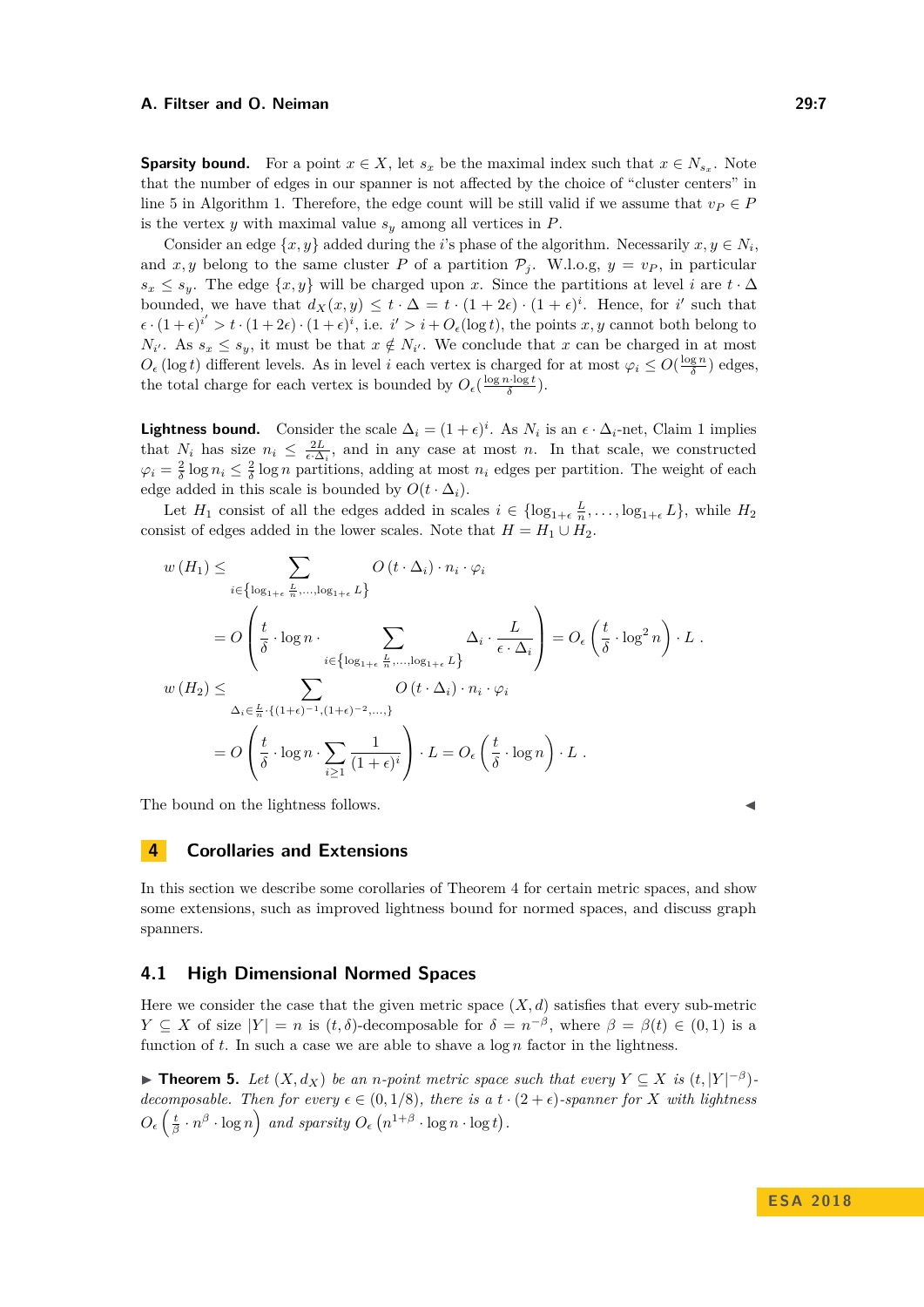#### **29:8 Light Spanners for High Dimensional Norms via Stochastic Decompositions**

**Proof.** Using the same [Algorithm 1,](#page-5-0) the analysis of the stretch and sparsity from [Theorem 4](#page-5-2) is still valid, since the number partitions taken in each scale is smaller than in [Theorem 4.](#page-5-2) Recall that in scale *i* we set  $\Delta_i = (1+\epsilon)^i$ , and the size of the  $\epsilon \cdot \Delta_i$ -net  $N_i$  is  $n_i \le \max\{\frac{2L}{\epsilon \Delta_i}, n\}$ . The difference from the previous proof is that  $N_i$  is  $(t, n_i^{-\beta})$ -decomposable, so the number of partitions taken is  $\varphi_i = O(n_i^{\beta} \log n_i)$ . In each partition we might add at most one edge per net point, and the weight of this edge is  $O(t \cdot \Delta_i)$ . We divide the edges of *H* to  $H_1$  and  $H_2$ , and bound the weight of  $H_2$  as above (using that  $n_i \leq n$ ). For  $H_1$  we get,

$$
w(H_1) \leq \sum_{i \in \left\{ \log_{1+\epsilon} \frac{L}{n}, \dots, \log_{1+\epsilon} L \right\}} O(t \cdot \Delta_i) \cdot n_i \cdot \varphi_i
$$
  
=  $O\left(t \cdot \sum_{i \in \left\{ \log_{1+\epsilon} \frac{L}{n}, \dots, \log_{1+\epsilon} L \right\}} \Delta_i \cdot \frac{L}{\epsilon \cdot \Delta_i} \cdot \left(\frac{L}{\epsilon \cdot \Delta_i}\right)^{\beta} \log \frac{L}{\epsilon \cdot \Delta_i}\right)$   
=  $O_{\epsilon}\left(t \cdot \sum_{i \in \left\{ \log_{1+\epsilon} \frac{L}{n}, \dots, \log_{1+\epsilon} L \right\}} \left(\frac{L}{\Delta_i}\right)^{\beta} \cdot \log \frac{L}{\Delta_i}\right) \cdot L$   
=  $O_{\epsilon}\left(t \cdot \sum_{i \in \left\{0, \dots, \log_{1+\epsilon} n\right\}} (i+1) \cdot \left((1+\epsilon)^{\beta}\right)^i\right) \cdot L.$ 

Set the function  $f(x) = \sum_{i=0}^{k} (i+1) \cdot x^{i}$ , on the domain  $(1, \infty)$ , with parameter  $k = \log_{1+\epsilon} n$ . Then,

$$
f(x) = \left(\int f dx\right)' = \left(\sum_{i=0}^{k} x^{i+1}\right)' = \left(\frac{x^{k+2} - x}{x - 1}\right)'
$$
  
= 
$$
\frac{((k+2) x^{k+1} - 1) (x - 1) - (x^{k+2} - x)}{(x - 1)^2} \le \frac{(k+2) x^{k+1}}{x - 1}.
$$

Hence,

$$
w(H_1) = O_{\epsilon} \left( t \cdot f \left( (1 + \epsilon)^{\beta} \right) \right) \cdot L
$$
  
= 
$$
O_{\epsilon} \left( t \cdot \frac{\log_{1+\epsilon} n \cdot \left( (1 + \epsilon)^{\beta} \right)^{\log_{1+\epsilon} n}}{(1 + \epsilon)^{\beta} - 1} \right) \cdot L = O_{\epsilon} \left( \frac{t}{\beta} \cdot n^{\beta} \cdot \log n \right) \cdot L.
$$

We conclude that the lightness of *H* is bounded by  $O_{\epsilon} \left( \frac{t}{\beta} \cdot n^{\beta} \cdot \log n \right)$ 

 $\mathcal{L}$  and  $\mathcal{L}$ 

In [Section 5](#page-9-0) we will show that any *n*-point Euclidean metric is  $(t, n^{-O(1/t^2)})$ -decomposable, and that for fixed  $p \in (1, 2)$ , any *n*-point subset of  $\ell_p$  is  $(t, n^{-O(\log^2 t / t^p)})$ -decomposable. The following corollaries are implied by [Theorem 5](#page-6-0) (rescaling *t* by a constant factor allows us to remove the  $O(\cdot)$  term in the exponent of *n*, while obtaining stretch  $O(t)$ ).

<span id="page-7-0"></span> $\triangleright$  **Corollary 6.** For a set *X* of *n* points in Euclidean space,  $t > 1$ , there is an  $O(t)$ -spanner with lightness  $O(t^3 \cdot n^{1/t^2} \cdot \log n)$  and  $O(n^{1+1/t^2} \cdot \log n \cdot \log t)$  edges.

<span id="page-7-1"></span>▶ **Corollary 7.** For a constant  $p \in (1,2)$  and a set  $X$  of  $n$  points in  $\ell_p$  space, there is an  $O(t)$ -spanner with lightness  $O\left(\frac{t^{1+p}}{\log^2 t}\right)$  $\frac{t^{1+p}}{\log^2 t} \cdot n^{\log^2 t / t^p} \cdot \log n$  and  $O(n^{1+\log^2 t / t^p} \cdot \log n \cdot \log t)$  edges.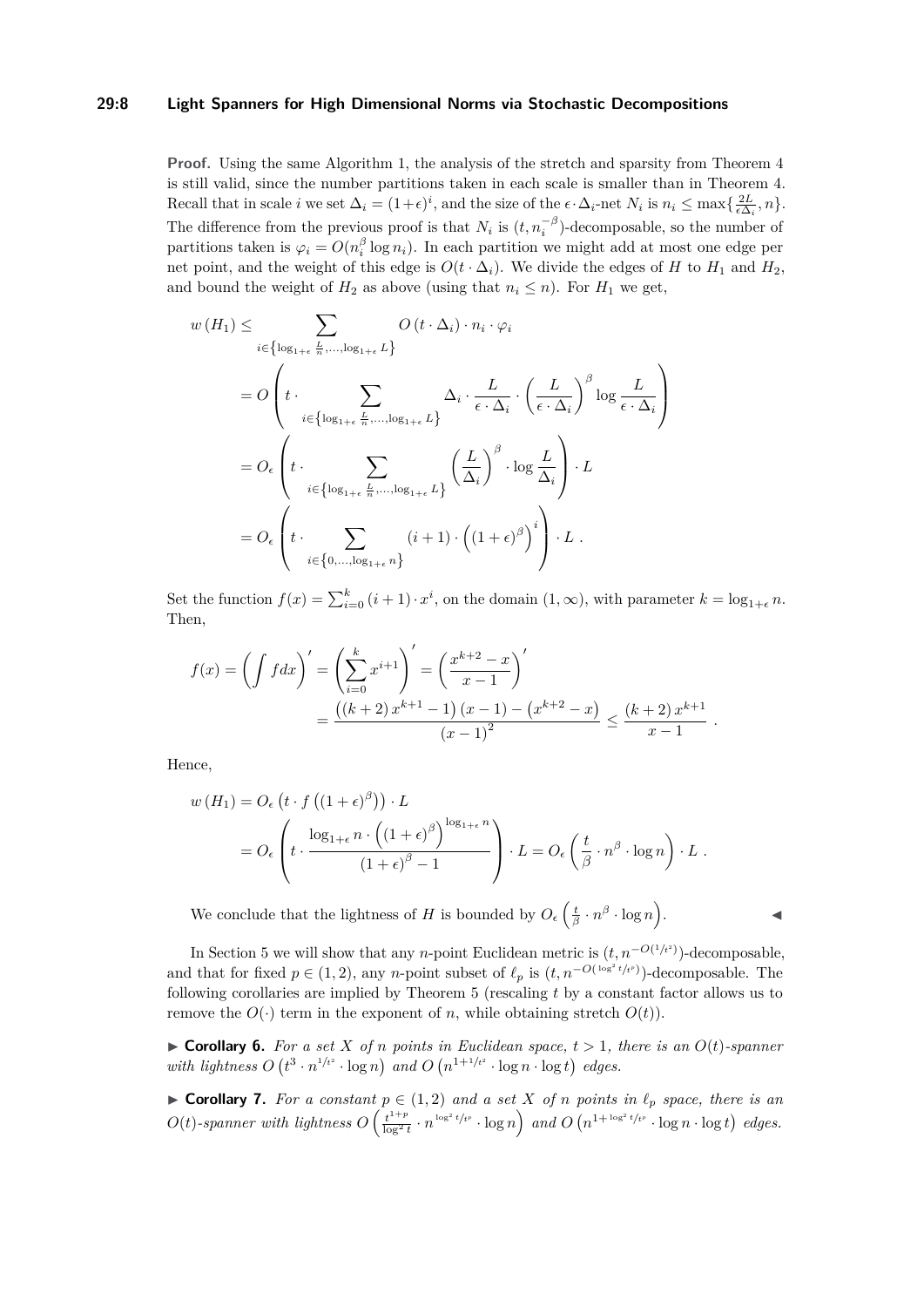▶ Remark. [Corollary 6](#page-7-0) applies for a set of points  $X \subseteq \mathbb{R}^d$ , where the dimension *d* is arbitrarily large. If  $d = o(\log n)$  we can obtain improved spanners. Specifically, *n*-point subsets of *d*-dimensional Euclidean space are  $(O(t), 2^{-d/t^2})$ -decomposable (see [Section 6\)](#page-10-0). Applying [Theorem 4](#page-5-2) we obtain an  $O(t)$ -spanner with lightness  $O_{\epsilon}$   $(t \cdot 2^{d/t^2} \cdot \log^2 n)$  and  $O_{\epsilon}$   $(n \cdot 2^{d/t^2} \cdot \log n \cdot \log t)$  edges.

## **4.2 Doubling Metrics**

It was shown in [\[1\]](#page-11-4) that metrics with doubling constant  $\lambda$  are  $(t, \lambda^{-O(1/t)})$ -decomposable (the case  $t = \Theta(\log \lambda)$  was given by [\[33\]](#page-13-15)). Therefore, [Theorem 4](#page-5-2) implies:

<span id="page-8-0"></span> $\triangleright$  **Corollary 8.** *For every metric space* (*X, d<sub>X</sub>*) *with doubling constant λ, and t* ≥ 1*, there* exist an  $O(t)$ -spanner with lightness  $O(t \cdot \log^2 n \cdot \lambda^{1/t})$  and  $O(n \cdot \lambda^{1/t} \cdot \log n \cdot \log t)$  edges.

# **4.3 Graph Spanners**

In the case where the input is a graph *G*, it is natural to require that the spanner will be a *graph-spanner*, i.e., a subgraph of *G*. Given a (metric) spanner *H*, one can define a graph-spanner *H'* by replacing every edge  $\{x, y\} \in H$  with the shortest path from *x* to *y* in *G*. It is straightforward to verify that the stretch and lightness of  $H'$  are no larger than those of *H* (however, the number of edges may increase).

Consider a graph *G* with genus *g*. In [\[3\]](#page-11-6) it was shown that (the shortest path metric of) *G* is  $(t, g^{-O(1/t)})$ -decomposable. Furthermore, graphs with genus *g* have  $O(n+g)$  edges [\[32\]](#page-13-18), so any graph-spanner will have at most so many edges. By [Theorem 4](#page-5-2) we have:

<span id="page-8-1"></span>I **Corollary 9.** *Let G be a weighted graph on n vertices with genus g. Given a parameter*  $t \geq 1$ , there exist an  $O(t)$ -graph-spanner of G with lightness  $O(t \cdot \log^2 n \cdot g^{1/t})$  and  $O(n+g)$ *edges.*

For general graphs, the transformation to graph-spanners described above may arbitrarily increase the number of edges (in fact, it will be bounded by  $O(\sqrt{|E_H|}\cdot n)$ , [\[20\]](#page-12-17)). Nevertheless, if we have a *strong-decomposition*, we can modify [Algorithm 1](#page-5-0) to produce a sparse spanner. In a graph  $G = (X, E)$ , the *strong-diameter* of a cluster  $A \subseteq X$  is  $\max_{v, u \in A} d_{G[A]}(v, u)$ , where *G*[*A*] is the induced graph by *A* (as opposed to weak diameter, which is computed w.r.t the original metric distances). A partition  $\mathcal P$  of *X* is  $\Delta$ -strongly-bounded if the strong diameter of every *P* ∈ P is at most ∆. A distribution D over partitions of *X* is (*t,* ∆*, δ*)-*strong*decomposition, if it is  $(t, \Delta, \delta)$ -decomposition and in addition every partition  $\mathcal{P} \in \text{supp}(\mathcal{D})$  is  $\Delta$ -strongly-bounded. A graph *G* is  $(t, \delta)$ -*strongly-decomposable*, if for every  $\Delta > 0$ , the graph admits a  $(\Delta, t \cdot \Delta, \delta)$ -strong-decomposition.

**Find 10.** *Let*  $G = (V, E, w)$  *be a*  $(t, \delta)$ -strongly-decomposable, *n*-vertex graph with  $a$ *spect ratio*  $\Lambda = \frac{\max_{e \in E} w(e)}{\min_{e \in E} w(e)}$ . Then for every  $\epsilon \in (0,1)$ , there is a  $t \cdot (2 + \epsilon)$ *-graph-spanner for G with lightness*  $O_{\epsilon}(\frac{t}{\delta} \cdot \log^2 n)$  *and*  $O_{\epsilon}(\frac{n}{\delta} \cdot \log n \cdot \log \Lambda)$  *edges.* 

**Proof.** We will execute [Algorithm 1](#page-5-0) with several modifications:

- **1.** The for loop (in [Line 2\)](#page-5-3) will go over scales  $i \in \{0, \ldots, \log_{1+\epsilon} \Lambda\}$  (instead  $\{0, \ldots, \log_{1+\epsilon} L\}$ ).
- **2.** We will use strong-decompositions instead of regular (weak) decompositions.
- **3.** The partitions created in [Line 3](#page-5-4) will be over the set of all vertices *V* , rather then only net points  $N_i$  (as otherwise it will be impossible to get strong diameter).

However, the requirement from close pairs to be clustered together (at least once), is still applied to net points only. Similarly to [Claim 3,](#page-4-1)  $\varphi_i = (2 \ln n_i)/\delta$  repetitions will suffice.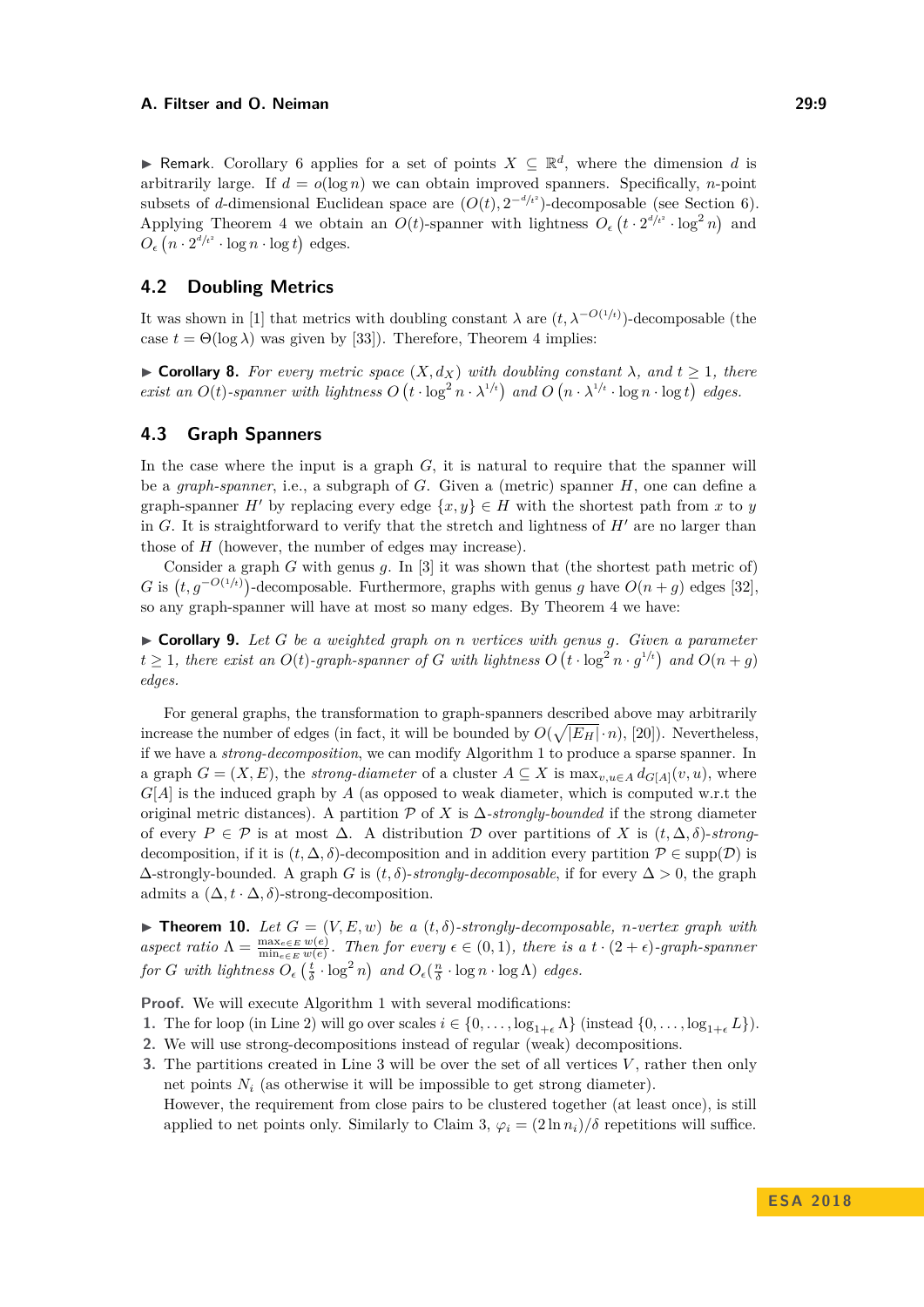#### **29:10 Light Spanners for High Dimensional Norms via Stochastic Decompositions**

**4.** In [Line 6,](#page-5-5) we will no longer add edges from  $v_P$  to all the net points in  $P \in \mathcal{P}_i$ . Instead, for every net point  $x \in P \cap N_i$ , we will add a shortest path in  $G[P]$  from  $v_P$  to  $x$ . Note that all the edges added in all the clusters constitute a forest. Thus we add at most *n* edges per partition.

We now prove the stretch, sparsity and lightness of the resulting spanner.

**Stretch.** By the triangle inequality, it is enough to show small stretch guarantee only for edges (that is, only for  $x, y \in V$  s.t.  $\{x, y\} \in E$ .) As we assumed that the minimal distance is 1, all the weights are within [1,  $\Lambda$ ]. In particular, every edge  $\{x, y\} \in E$  has weight  $(1 + \epsilon)^{i-1} < w \le (1 + \epsilon)^i$  for  $i \in \{0, \ldots, \log_{1+\epsilon} \Lambda\}$ . The rest of the analysis is similar to [Theorem 4,](#page-5-2) with the only difference being that we use a path from  $v_P$  to  $\tilde{x}$  rather than the edge  $\{\tilde{x}, v_P\}$ . This is fine since we only require that the length of this path is at most  $(t \cdot (1 + 2\epsilon) \cdot \Delta)$ , which is guaranteed by the strong diameter of clusters.

**Sparsity.** We have  $O_{\epsilon}(\log \Lambda)$  scales. In each scale we had at most  $\varphi_i \leq \frac{2}{\delta} \log n$  partitions, where for each partition we added at most *n* edges. The bound on the sparsity follows.

**Lightness.** Consider scale *i*. We have  $n_i$  net points. For each net point we added at most one shortest path of weight at most  $O(t \cdot \Delta_i)$  (as each cluster is  $O(t \cdot \Delta_i)$ -strongly bounded). As the number of partitions is  $\varphi_i$ , the total weight of all edges added at scale *i* is bounded by  $O(t \cdot \Delta_i) \cdot n_i \cdot \varphi_i$ . The rest of the analysis follows by similar lines to [Theorem 4](#page-5-2) (noting that  $\Lambda < L$ ).

# <span id="page-9-0"></span>**5 LSH Induces Decompositions**

In this section, we prove that LSH (locality sensitive hashing) induces decompositions. In particular, using the LSH schemes of [\[5,](#page-11-7) [46\]](#page-13-19), we will get decompositions for  $\ell_2$  and  $\ell_p$  spaces,  $1 < p < 2$ .

 $\triangleright$  **Definition 11.** (Locality-Sensitive-Hashing) Let *H* be a family of hash functions mapping a metric  $(X, d_X)$  to some universe U. We say that H is  $(r, cr, p_1, p_2)$ -sensitive if for every pair of points  $x, y \in X$ , the following properties are satisfied:

**1.** If  $d_X(x, y) \leq r$  then  $Pr_{h \in H} [h(x) = h(y)] \geq p_1$ .

**2.** If  $d_X(x, y) > cr$  then  $Pr_{h \in H} [h(x) = h(y)] \leq p_2$ .

Given an LSH, its parameter is  $\gamma = \frac{\log 1/p_1}{\log 1/p_1}$  $\frac{\log 1/p_1}{\log 1/p_2}$ . We will implicitly always assume that  $p_1 \geq n^{-\gamma}$  ( $n = |X|$ ), as indeed will occur in all the discussed settings. Andoni and Indyk [\[5\]](#page-11-7) showed that for Euclidean space  $(\ell_2)$ , and large enough  $t > 1$ , there is an LSH with parameter  $\gamma = O\left(\frac{1}{t^2}\right)$ . Nguyen [\[46\]](#page-13-19), showed that for constant  $p \in (1, 2)$ , and large enough  $t > 1$ , there is an LSH for  $\ell_p$ , with parameter  $\gamma = O\left(\frac{\log^2 t}{t^p}\right)$ . We start with the following claim.

<span id="page-9-1"></span> $\blacktriangleright$  **Claim 12.** Let  $(X, d_X)$  be a metric space, such that for every  $r > 0$ , there is an  $(r, t \cdot r, p_1, p_2)$ *sensitive LSH family with parameter*  $\gamma$ . Then there is an  $(r, t \cdot r, n^{-O(\gamma)}, n^{-2})$ -sensitive LSH *family for X.*

**Proof.** Set  $k = \left\lceil \log_{\frac{1}{p_2}} n^2 \right\rceil \leq \frac{O(\log n)}{\log_{\frac{1}{p_2}}}$ , and let *H* be the promised  $(r, t \cdot r, p_1, p_2)$ -sensitive LSH family. We define an LSH family  $H'$  as follows. In order to sample  $h \in H'$ , pick  $h_1, \ldots, h_k$ uniformly and independently at random from *H*. The hash function *h* is defined as the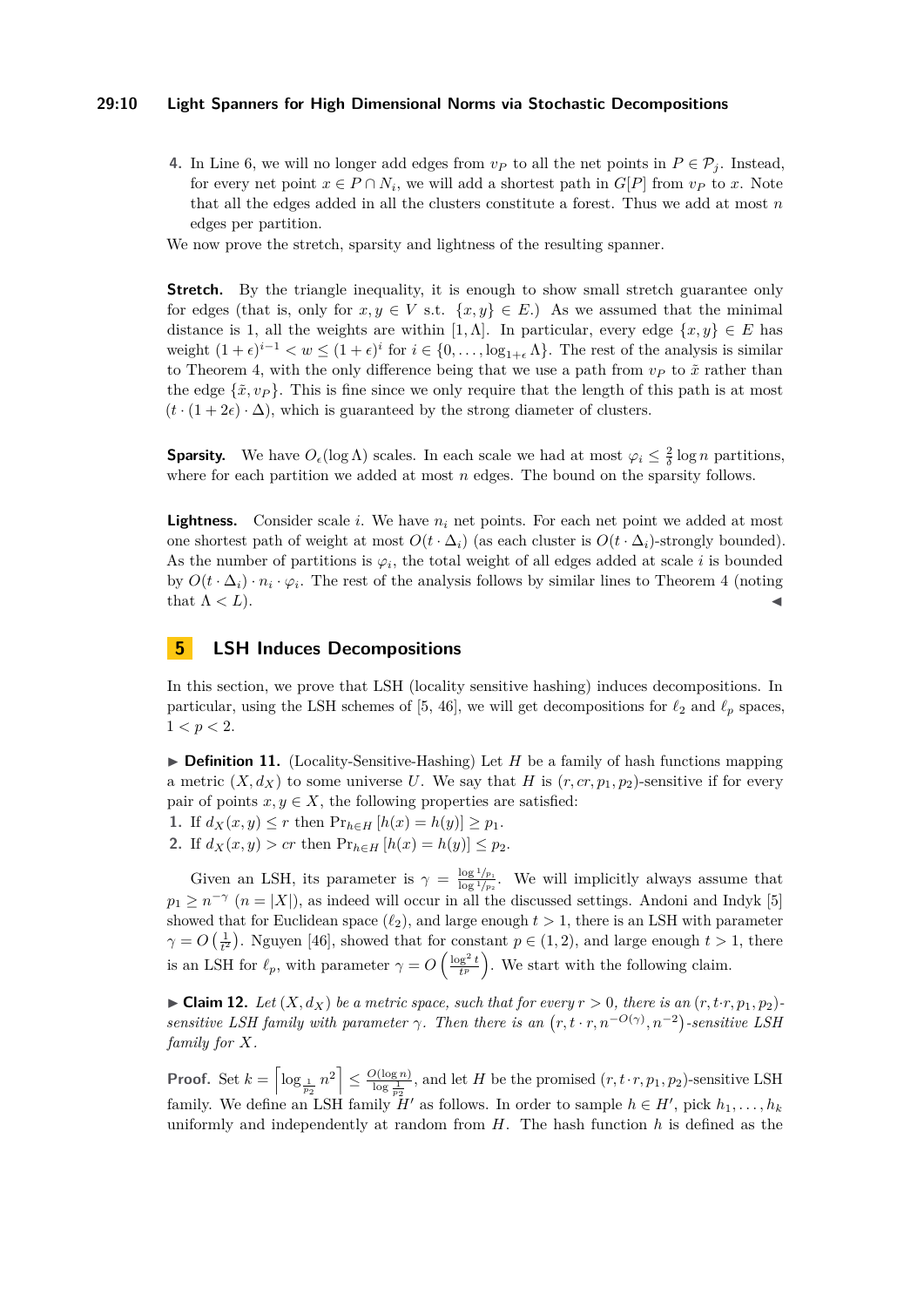concatenation of  $h_1, \ldots, h_k$ . That is,  $h(x) = (h_1(x), \ldots, h_k(x))$ . For  $x, y \in X$  such that  $d_X(x, y) \ge t \cdot r$  it holds that

$$
Pr[h(x) = h(y)] = \Pi_i Pr[h_i(x) = h_i(y)] \le p_2^k \le n^{-2}.
$$

On the other hand, for  $x, y \in X$  such that  $d_X(x, y) \leq r$ , it holds that

$$
\Pr\left[h(x) = h(y)\right] = \Pi_i \Pr\left[h_i(x) = h_i(y)\right] \ge p_1^k = 2^{-\log \frac{1}{p_1} \cdot \frac{O(\log n)}{\log \frac{1}{p_2}}} = n^{-O(\gamma)}.
$$

<span id="page-10-1"></span>**Lemma 13.** Let  $(X, d_X)$  be a metric space, such that for every  $r > 0$ , there is a  $(r, t \cdot$ *r, p*<sub>1</sub>*, p*<sub>2</sub>)*-sensitive LSH family with parameter γ. Then*  $(X, d_X)$  *is*  $(t, n^{-O(\gamma)})$ *-decomposable.* 

**Proof.** Let *H'* be an  $(r, tr, n^{-O(\gamma)}, n^{-2})$ -sensitive LSH family, given by [Claim 12.](#page-9-1) We will use *H*<sup> $\prime$ </sup> in order to construct a decomposition for *X*. Each hash function  $h \in H'$  induces a partition  $\mathcal{P}_h$ , by clustering all points with the same hash value, i.e.  $\mathcal{P}_h(x) = \mathcal{P}_h(y) \iff h(x) = h(y)$ . However, in order to ensure that our partition will be  $t \cdot r$ -bounded, we modify it slightly. For  $x \in X$ , if there is a  $y \in \mathcal{P}_h(x)$  with  $d_X(x, y) > t \cdot r$ , remove *x* from  $\mathcal{P}_h(x)$ , and create a new cluster  $\{x\}$ . Denote by  $\mathcal{P}'_h$  the resulting partition.  $\mathcal{P}'_h$  is clearly  $t \cdot r$ -bounded, and we argue that every pair *x, y* at distance at most *r* is clustered together with probability at least  $n^{-O(\gamma)}$ . Denote by  $\chi_x$  (resp.,  $\chi_y$ ) the probability that *x* (resp., *y*) was removed from  $\mathcal{P}_h(x)$  (resp.,  $\mathcal{P}_h(y)$ ). By the union bound on the at most *n* points in  $\mathcal{P}_h(x)$ , we have that both  $\chi_x, \chi_y \leq 1/n$ . We conclude

$$
\Pr_{\mathcal{P}'_h} \left[ \mathcal{P}'_h(x) = \mathcal{P}'_h(y) \right] \ge \Pr_{h \sim H} \left[ h(x) = h(y) \right] - \Pr_{h} \left[ \chi_x \vee \chi_y \right] \ge n^{-O(\gamma)} - \frac{2}{n} = n^{-O(\gamma)} .
$$

Using [\[5\]](#page-11-7), [Lemma 13](#page-10-1) implies that  $\ell_2$  is  $(t, n^{-O(1/t^2)})$ -decomposable. Moreover, using [\[46\]](#page-13-19) for constant  $p \in (1, 2)$ , [Lemma 13](#page-10-1) implies that  $\ell_p$  is  $(t, n^{-O(\log^2 t / t^p)})$ -decomposable.

# <span id="page-10-0"></span>**6 Decomposition for** *d***-Dimensional Euclidean Space**

In [Section 5,](#page-9-0) using a reduction from LSH, we showed that  $\ell_2$  is  $(t, n^{-O(1/t^2)})$ -decomposable. Here, we will show that for dimension  $d = o(\log n)$ , using a direct approach, better decomposition could be constructed.

Denote by  $B_d(x, r)$  the *d* dimensional ball of radius *r* around *x* (w.r.t  $\ell_2$  norm).  $V_d(r)$ denotes the volume of  $B_d(x, r)$  (note that the center here is irrelevant). Denote by  $C_d(u, r)$ the volume of the intersection of two balls of radius *r*, the centers of which are at distance *u* (i.e. for  $||x - y||_2 = u$ ,  $C_d(u, r)$  denotes the volume of  $B_d(x, r) \cap B_d(y, r)$ ). We will use the following lemma which was proved in [\[5\]](#page-11-7) (based on a lemma from [\[27\]](#page-12-18)).

*.*

<span id="page-10-2"></span>▶ Lemma 14. *([\[5\]](#page-11-7))* For any  $d \ge 2$  and  $0 \le u \le r$ 

$$
\Omega\left(\frac{1}{\sqrt{d}}\right) \cdot \left(1 - \left(\frac{u}{r}\right)^2\right)^{\frac{d}{2}} \le \frac{C_d(u, r)}{V_d(r)} \le \left(1 - \left(\frac{u}{r}\right)^2\right)^{\frac{d}{2}}
$$

Using [Lemma 14,](#page-10-2) we can construct better decompositions:

► **Lemma 15.** For every  $d \geq 2$  and  $2 \leq t \leq \sqrt{\frac{2d}{\ln d}}$ ,  $\ell_2^d$  is  $O(t, 2^{-O(\frac{d}{t^2})})$ -decomposable.

**Proof.** Consider a set *X* of *n* points in  $\ell_2^d$ , and fix  $r > 0$ . Let *B* be some box which includes all of *X* and such that each  $x \in X$  is at distance at least  $t \cdot r$  from the boundary of *B*. We sample points  $s_1, s_2...$  uniformly at random from  $\mathcal{B}$ . Set  $P_i = B_X(s_i, \frac{t \cdot r}{2}) \setminus \bigcup_{j=1}^{i-1} B_X(s_j, \frac{t \cdot r}{2})$ . We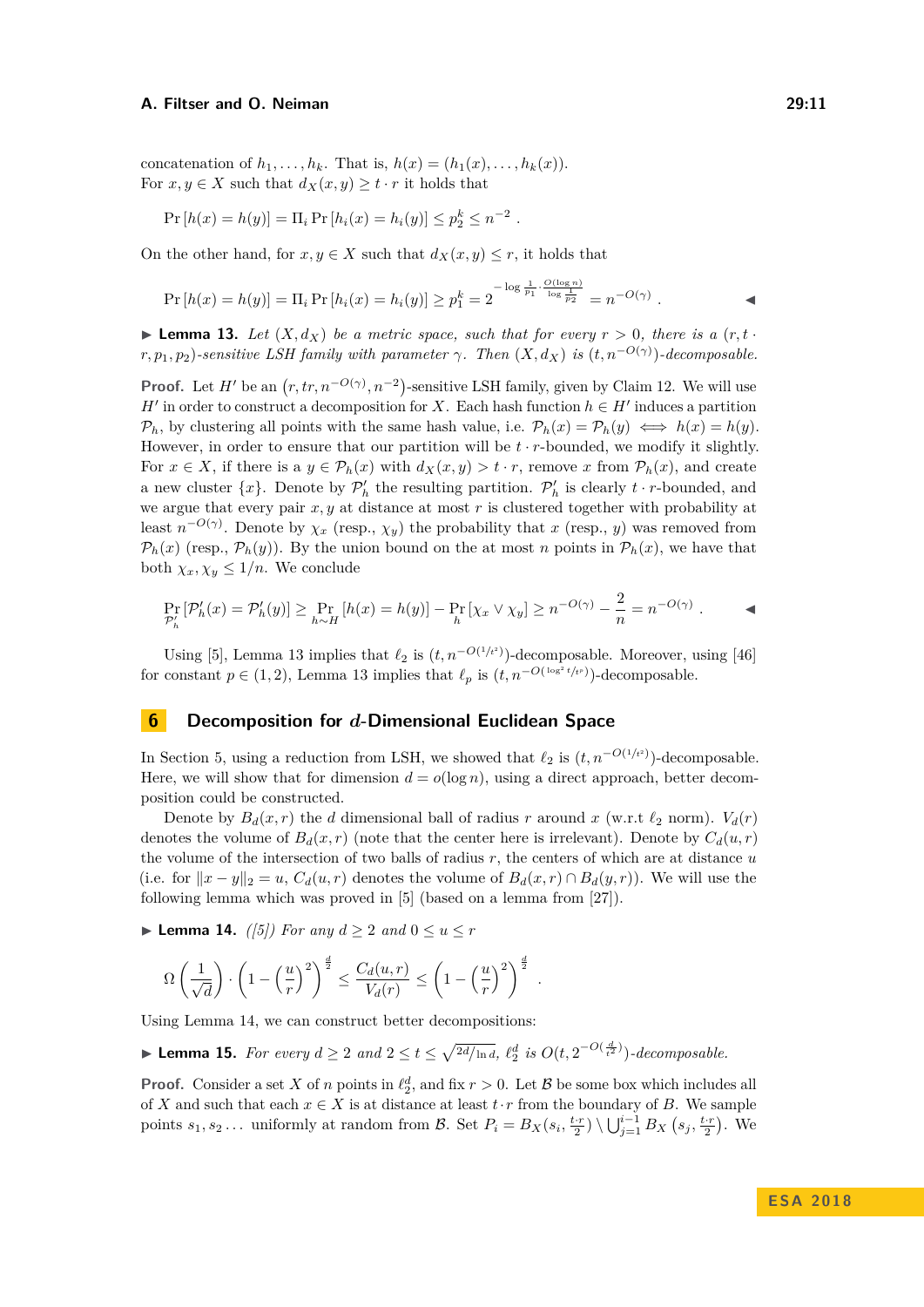#### **29:12 Light Spanners for High Dimensional Norms via Stochastic Decompositions**

sample points until  $X = \bigcup_{i \geq 1} P_i$ . Then, the partition will be  $\mathcal{P} = \{P_1, P_2, \dots\}$  (dropping empty clusters).

It is straightforward that  $\mathcal P$  is  $t \cdot r$ -bounded. Thus it will be enough to prove that every pair  $x, y$  at distance at most r, has high enough probability to be clustered together. Let  $s_i$  be the first point sampled in  $B_d(x, \frac{t \cdot r}{2}) \cup B_d(y, \frac{t \cdot r}{2})$ . By the minimality of  $i, x, y \notin \bigcup_{j=1}^{i-1} B_d(s_j, \frac{t \cdot r}{2})$ and thus both are yet un-clustered. If  $s_i \in B_d(x, \frac{t \cdot r}{2}) \cap B_d(y, \frac{t \cdot r}{2})$  then both  $x, y$  join  $P_i$ and thus clustered together. Using [Lemma 14](#page-10-2) we conclude,

$$
\Pr_{\mathcal{P}}\left[\mathcal{P}(x) = \mathcal{P}(y)\right] = \Pr\left[s_i \in B_d\left(x, \frac{t \cdot r}{2}\right) \cap B_d\left(y, \frac{t \cdot r}{2}\right)\right]
$$
\n
$$
\geq \frac{C_d(\|x - y\|_2, \frac{t \cdot r}{2})}{2 \cdot V_d(\frac{t \cdot r}{2})}
$$
\n
$$
\geq \frac{C_d(\|x - y\|_2, \frac{t \cdot r}{2})}{2 \cdot V_d(\frac{t \cdot r}{2})}
$$
\n
$$
= \Omega\left(\frac{1}{\sqrt{d}}\right) \left(1 - \left(\frac{\|x - y\|_2}{\frac{t \cdot r}{2}}\right)^2\right)^{\frac{d}{2}}
$$
\n
$$
= \Omega\left(\frac{1}{\sqrt{d}}\right) \left(1 - \frac{4}{t^2}\right)^{\frac{d}{2}}
$$
\n
$$
= \Omega\left(e^{-\frac{2d}{t^2} - \frac{1}{2}\ln d}\right) = 2^{-O(d/t^2)}.
$$

#### **References**

- <span id="page-11-4"></span>**1** Ittai Abraham, Yair Bartal, and Ofer Neiman. Advances in metric embedding theory. *Advances in Mathematics*, 228(6):3026–3126, 2011. [doi:10.1016/j.aim.2011.08.003](http://dx.doi.org/10.1016/j.aim.2011.08.003).
- <span id="page-11-5"></span>**2** Ittai Abraham, Shiri Chechik, Michael Elkin, Arnold Filtser, and Ofer Neiman. Ramsey spanning trees and their applications. In *Proceedings of the Twenty-Ninth Annual ACM-SIAM Symposium on Discrete Algorithms, SODA 2018, New Orleans, Louisiana, USA, January 7-10*, 2018.
- <span id="page-11-6"></span>**3** Ittai Abraham, Cyril Gavoille, Anupam Gupta, Ofer Neiman, and Kunal Talwar. Cops, robbers, and threatening skeletons: padded decomposition for minor-free graphs. In *Symposium on Theory of Computing, STOC 2014, New York, NY, USA, May 31 - June 03, 2014*, pages 79–88, 2014. [doi:10.1145/2591796.2591849](http://dx.doi.org/10.1145/2591796.2591849).
- <span id="page-11-2"></span>**4** Ingo Althöfer, Gautam Das, David P. Dobkin, Deborah Joseph, and José Soares. On sparse spanners of weighted graphs. *Discrete & Computational Geometry*, 9:81–100, 1993. [doi:10.1007/BF02189308](http://dx.doi.org/10.1007/BF02189308).
- <span id="page-11-7"></span>**5** Alexandr Andoni and Piotr Indyk. Near-optimal hashing algorithms for approximate nearest neighbor in high dimensions. In *47th Annual IEEE Symposium on Foundations of Computer Science (FOCS 2006), 21-24 October 2006, Berkeley, California, USA, Proceedings*, pages 459–468, 2006. [doi:10.1109/FOCS.2006.49](http://dx.doi.org/10.1109/FOCS.2006.49).
- <span id="page-11-1"></span>**6** Baruch Awerbuch. Communication-time trade-offs in network synchronization. In *Proc. of 4th PODC*, pages 272–276, 1985.
- <span id="page-11-3"></span>**7** Baruch Awerbuch. Complexity of network synchronization. *J. ACM*, 32(4):804–823, 1985. [doi:10.1145/4221.4227](http://dx.doi.org/10.1145/4221.4227).
- <span id="page-11-0"></span>**8** Baruch Awerbuch, Alan E. Baratz, and David Peleg. Cost-sensitive analysis of communication protocols. In *Proceedings of the Ninth Annual ACM Symposium on Principles of Distributed Computing, Quebec City, Quebec, Canada, August 22-24, 1990*, pages 177–187, 1990. [doi:10.1145/93385.93417](http://dx.doi.org/10.1145/93385.93417).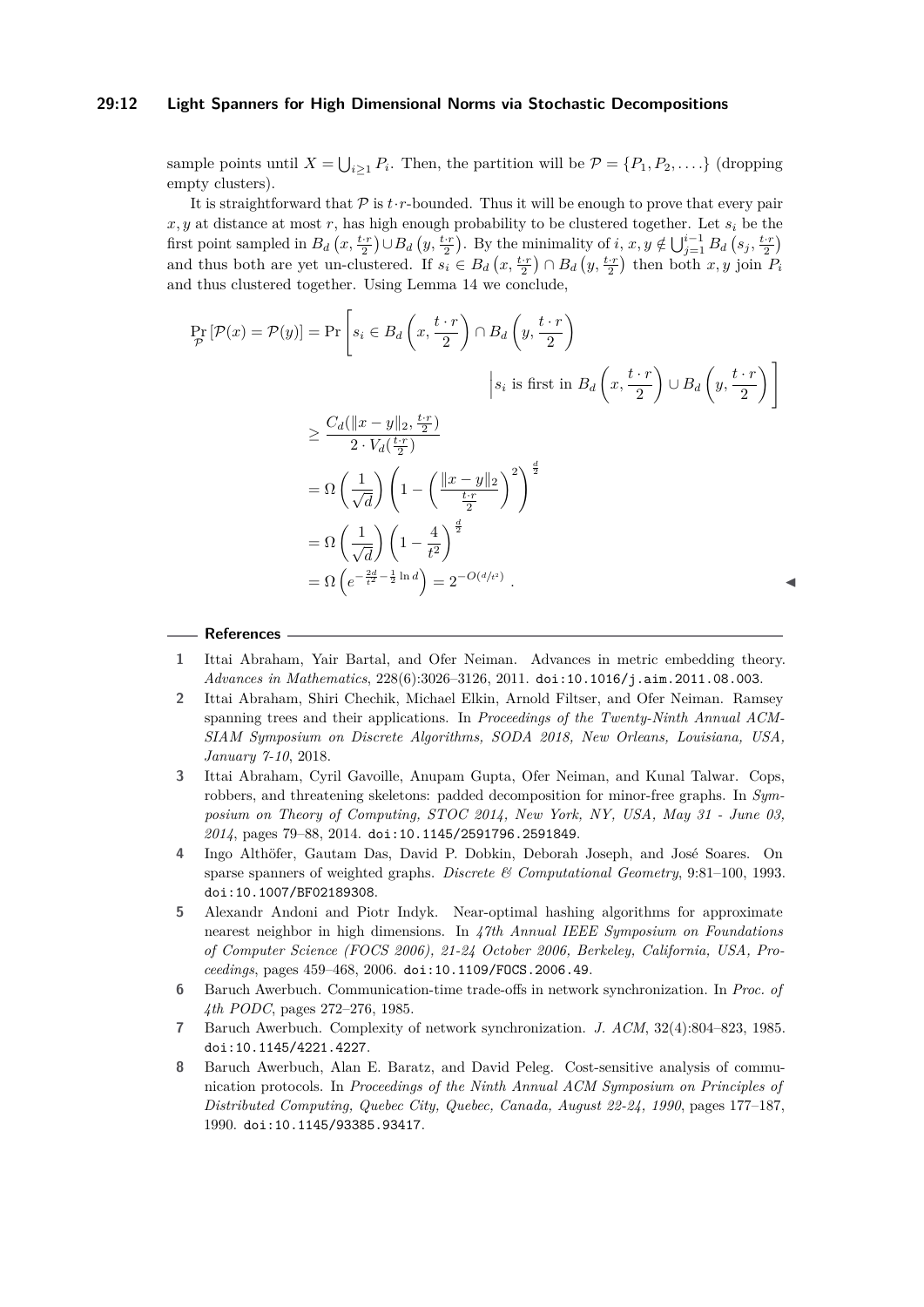- <span id="page-12-0"></span>**9** Baruch Awerbuch, Alan E. Baratz, and David Peleg. Efficient broadcast and light-weight spanners. *Manuscript*, 1991.
- <span id="page-12-12"></span>**10** Y. Bartal. Probabilistic approximations of metric spaces and its algorithmic applications. In *Proc. of 37th FOCS*, pages 184–193, 1996.
- <span id="page-12-15"></span>**11** Punyashloka Biswal, James R. Lee, and Satish Rao. Eigenvalue bounds, spectral partitioning, and metrical deformations via flows. *J. ACM*, 57(3), 2010. [doi:10.1145/1706591.](http://dx.doi.org/10.1145/1706591.1706593) [1706593](http://dx.doi.org/10.1145/1706591.1706593).
- <span id="page-12-10"></span>**12** Glencora Borradaile, Hung Le, and Christian Wulff-Nilsen. Greedy spanners are optimal in doubling metrics. *CoRR*, abs/1712.05007, 2017. [arXiv:1712.05007](http://arxiv.org/abs/1712.05007).
- <span id="page-12-11"></span>**13** Glencora Borradaile, Hung Le, and Christian Wulff-Nilsen. Minor-free graphs have light spanners. In *58th IEEE Annual Symposium on Foundations of Computer Science, FOCS 2017, Berkeley, CA, USA, October 15-17, 2017*, pages 767–778, 2017. [doi:10.1109/FOCS.](http://dx.doi.org/10.1109/FOCS.2017.76) [2017.76](http://dx.doi.org/10.1109/FOCS.2017.76).
- <span id="page-12-1"></span>**14** R. Braynard, D. Kostic, A. Rodriguez, J. Chase, and A. Vahdat. Opus: an overlay peer utility service. In *Prof. of 5th OPENARCH*, 2002.
- <span id="page-12-14"></span>**15** Gruia Calinescu, Howard Karloff, and Yuval Rabani. Approximation algorithms for the 0-extension problem. *SIAM J. Comput.*, 34(2):358–372, 2005. [doi:10.1137/](http://dx.doi.org/10.1137/S0097539701395978) [S0097539701395978](http://dx.doi.org/10.1137/S0097539701395978).
- <span id="page-12-16"></span>**16** P. B. Callahan and S. R. Kosaraju. A decomposition of multi-dimensional point-sets with applications to *k*-nearest-neighbors and *n*-body potential fields. In *Proc. of 24th STOC*, pages 546–556, 1992.
- <span id="page-12-6"></span>**17** B. Chandra, G. Das, G. Narasimhan, and J. Soares. New sparseness results on graph spanners. *Int. J. Comput. Geometry Appl.*, 5:125–144, 1995.
- <span id="page-12-8"></span>**18** Shiri Chechik and Christian Wulff-Nilsen. Near-optimal light spanners. In *Proc. of 27th SODA*, pages 883–892, 2016.
- <span id="page-12-3"></span>**19** Edith Cohen. Fast algorithms for constructing t-spanners and paths with stretch t. *SIAM J. Comput.*, 28(1):210–236, 1998. [doi:10.1137/S0097539794261295](http://dx.doi.org/10.1137/S0097539794261295).
- <span id="page-12-17"></span>**20** Don Coppersmith and Michael Elkin. Sparse sourcewise and pairwise distance preservers. *SIAM J. Discrete Math.*, 20(2):463–501, 2006. [doi:10.1137/050630696](http://dx.doi.org/10.1137/050630696).
- <span id="page-12-9"></span>**21** Gautam Das, Paul J. Heffernan, and Giri Narasimhan. Optimally sparse spanners in 3-dimensional euclidean space. In *Proceedings of the Ninth Annual Symposium on Computational GeometrySan Diego, CA, USA, May 19-21, 1993*, pages 53–62, 1993. [doi:](http://dx.doi.org/10.1145/160985.160998) [10.1145/160985.160998](http://dx.doi.org/10.1145/160985.160998).
- <span id="page-12-2"></span>**22** Amin Vahdat Dejan Kostic. Latency versus cost optimizations in hierarchical overlay networks. Technical Report CS-2001-04, Duke University, 2002.
- <span id="page-12-4"></span>**23** Michael Elkin. Computing almost shortest paths. *ACM Trans. Algorithms*, 1(2):283–323, 2005. [doi:10.1145/1103963.1103968](http://dx.doi.org/10.1145/1103963.1103968).
- <span id="page-12-7"></span>**24** Michael Elkin, Ofer Neiman, and Shay Solomon. Light spanners. In *Proc. of 41th ICALP*, pages 442–452, 2014.
- <span id="page-12-5"></span>**25** Michael Elkin and Jian Zhang. Efficient algorithms for constructing (1+epsilon, beta) spanners in the distributed and streaming models. *Distributed Computing*, 18(5):375–385, 2006. [doi:10.1007/s00446-005-0147-2](http://dx.doi.org/10.1007/s00446-005-0147-2).
- <span id="page-12-13"></span>**26** Jittat Fakcharoenphol, Satish Rao, and Kunal Talwar. A tight bound on approximating arbitrary metrics by tree metrics. In *Proceedings of the thirty-fifth annual ACM symposium on Theory of computing*, STOC '03, pages 448–455, New York, NY, USA, 2003. ACM. [doi:10.1145/780542.780608](http://dx.doi.org/10.1145/780542.780608).
- <span id="page-12-18"></span>**27** Uriel Feige and Gideon Schechtman. On the optimality of the random hyperplane rounding technique for max cut. *Random Struct. Algorithms*, 20(3):403–440, 2002. [doi:10.1002/](http://dx.doi.org/10.1002/rsa.10036) [rsa.10036](http://dx.doi.org/10.1002/rsa.10036).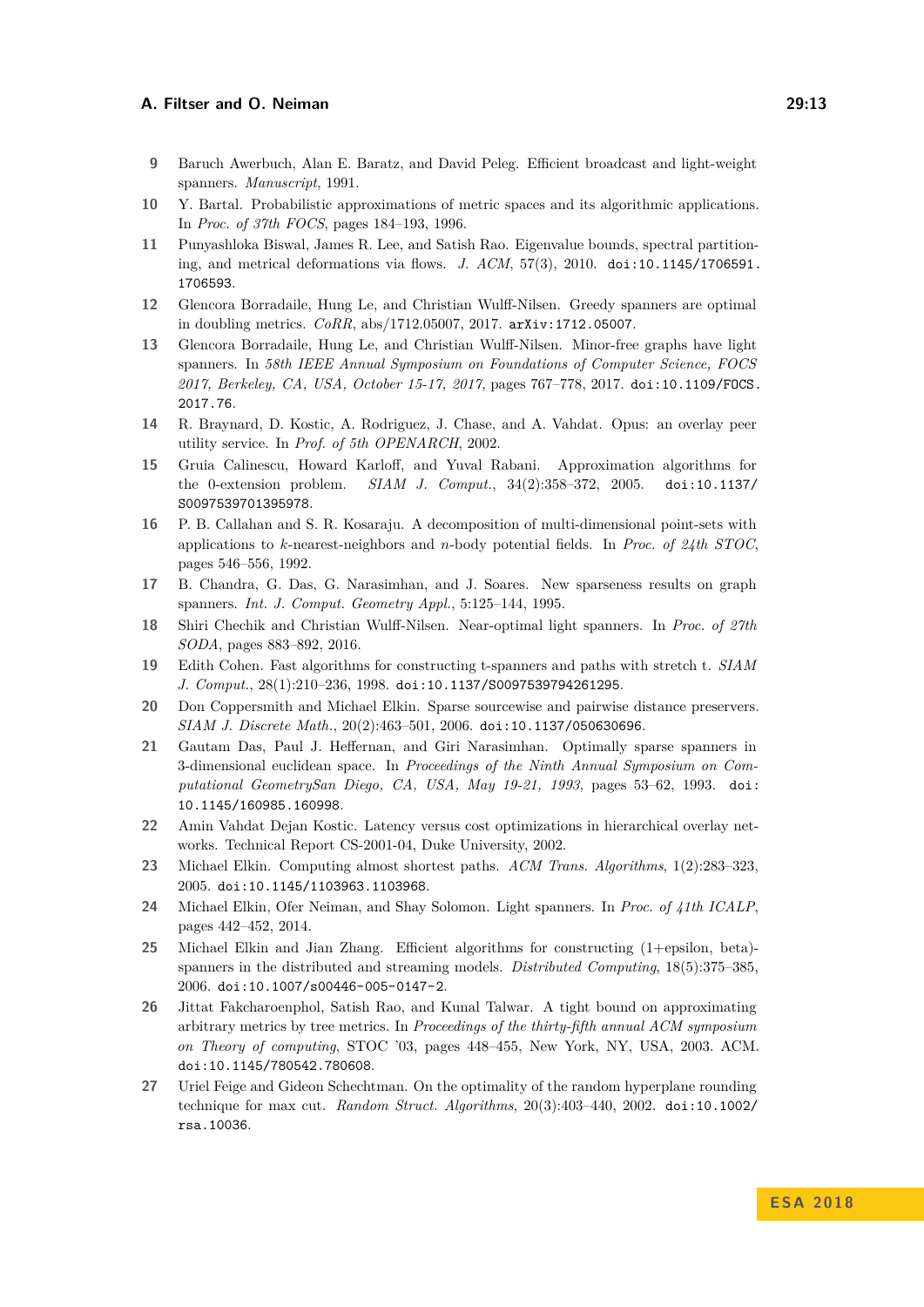#### **29:14 Light Spanners for High Dimensional Norms via Stochastic Decompositions**

- <span id="page-13-1"></span>**28** Joan Feigenbaum, Sampath Kannan, Andrew McGregor, Siddharth Suri, and Jian Zhang. Graph distances in the streaming model: the value of space. In *Proc. of 16th SODA*, pages 745–754, 2005.
- <span id="page-13-4"></span>**29** Arnold Filtser and Shay Solomon. The greedy spanner is existentially optimal. In *Proceedings of the 2016 ACM Symposium on Principles of Distributed Computing, PODC 2016, Chicago, IL, USA, July 25-28, 2016*, pages 9–17, 2016. [doi:10.1145/2933057.2933114](http://dx.doi.org/10.1145/2933057.2933114).
- <span id="page-13-3"></span>**30** Lee-Ad Gottlieb. A light metric spanner. In *Proc. of 56th FOCS*, pages 759–772, 2015.
- <span id="page-13-5"></span>**31** Michelangelo Grigni. Approximate TSP in graphs with forbidden minors. In *Proc. of 27th ICALP*, pages 869–877, 2000.
- <span id="page-13-18"></span>**32** Jonathan L. Gross and Thomas W. Tucker. *Topological Graph Theory*. Wiley-Interscience, New York, NY, USA, 1987.
- <span id="page-13-15"></span>**33** Anupam Gupta, Robert Krauthgamer, and James R. Lee. Bounded geometries, fractals, and low-distortion embeddings. In *Proc. of 44th FOCS*, pages 534–543, 2003.
- <span id="page-13-6"></span>**34** Sariel Har-Peled, Piotr Indyk, and Anastasios Sidiropoulos. Euclidean spanners in high dimensions. In *Proceedings of the Twenty-Fourth Annual ACM-SIAM Symposium on Discrete Algorithms, SODA 2013, New Orleans, Louisiana, USA, January 6-8, 2013*, pages 804–809, 2013. [doi:10.1137/1.9781611973105.57](http://dx.doi.org/10.1137/1.9781611973105.57).
- <span id="page-13-14"></span>**35** Sariel Har-Peled and Manor Mendel. Fast construction of nets in low-dimensional metrics and their applications. *SIAM J. Comput.*, 35(5):1148–1184, 2006. [doi:10.1137/](http://dx.doi.org/10.1137/S0097539704446281) [S0097539704446281](http://dx.doi.org/10.1137/S0097539704446281).
- <span id="page-13-13"></span>**36** Jonathan A. Kelner, James R. Lee, Gregory N. Price, and Shang-Hua Teng. Higher eigenvalues of graphs. In *FOCS*, pages 735–744, 2009. [doi:10.1109/FOCS.2009.69](http://dx.doi.org/10.1109/FOCS.2009.69).
- <span id="page-13-12"></span>**37** Philip N. Klein, Serge A. Plotkin, and Satish Rao. Excluded minors, network decomposition, and multicommodity flow. In *STOC*, pages 682–690, 1993. [doi:10.1145/167088.167261](http://dx.doi.org/10.1145/167088.167261).
- <span id="page-13-8"></span>**38** Robert Krauthgamer, James R. Lee, Manor Mendel, and Assaf Naor. Measured descent: A new embedding method for finite metrics. In *Proceedings of the 45th Annual IEEE Symposium on Foundations of Computer Science*, pages 434–443, Washington, DC, USA, 2004. IEEE Computer Society. [doi:10.1109/FOCS.2004.41](http://dx.doi.org/10.1109/FOCS.2004.41).
- <span id="page-13-9"></span>**39** J. R. Lee and A. Naor. Extending lipschitz functions via random metric partitions. *Inventiones Mathematicae*, 160(1):59–95, 2005.
- <span id="page-13-16"></span>**40** James R. Lee and Anastasios Sidiropoulos. Genus and the geometry of the cut graph. In *Proceedings of the Twenty-First Annual ACM-SIAM Symposium on Discrete Algorithms, SODA 2010, Austin, Texas, USA, January 17-19, 2010*, pages 193–201, 2010. [doi:10.](http://dx.doi.org/10.1137/1.9781611973075.18) [1137/1.9781611973075.18](http://dx.doi.org/10.1137/1.9781611973075.18).
- <span id="page-13-11"></span>**41** Tom Leighton and Satish Rao. Multicommodity max-flow min-cut theorems and their use in designing approximation algorithms. *J. ACM*, 46:787–832, November 1999. [doi:](http://dx.doi.org/10.1145/331524.331526) [10.1145/331524.331526](http://dx.doi.org/10.1145/331524.331526).
- <span id="page-13-17"></span>**42** N. Linial, E. London, and Y. Rabinovich. The geometry of graphs and some of its algorithmic applications. *Combinatorica*, 15(2):215–245, 1995.
- <span id="page-13-7"></span>**43** Nathan Linial and Michael Saks. Low diameter graph decompositions. *Combinatorica*, 13(4):441–454, 1993. (Preliminary version in *2nd SODA*, 1991).
- <span id="page-13-10"></span>**44** Manor Mendel and Assaf Naor. Ramsey partitions and proximity data structures. *Journal of the European Mathematical Society*, 9(2):253–275, 2007.
- <span id="page-13-2"></span>**45** Giri Narasimhan and Michiel H. M. Smid. *Geometric spanner networks*. Cambridge University Press, 2007.
- <span id="page-13-19"></span>**46** Huy L. Nguyen. Approximate nearest neighbor search in *`p*. *CoRR*, abs/1306.3601, 2013. [arXiv:1306.3601](http://arxiv.org/abs/1306.3601).
- <span id="page-13-0"></span>**47** David Peleg. Proximity-preserving labeling schemes and their applications. In *Graph-Theoretic Concepts in Computer Science, 25th International Workshop, WG '99, As-*